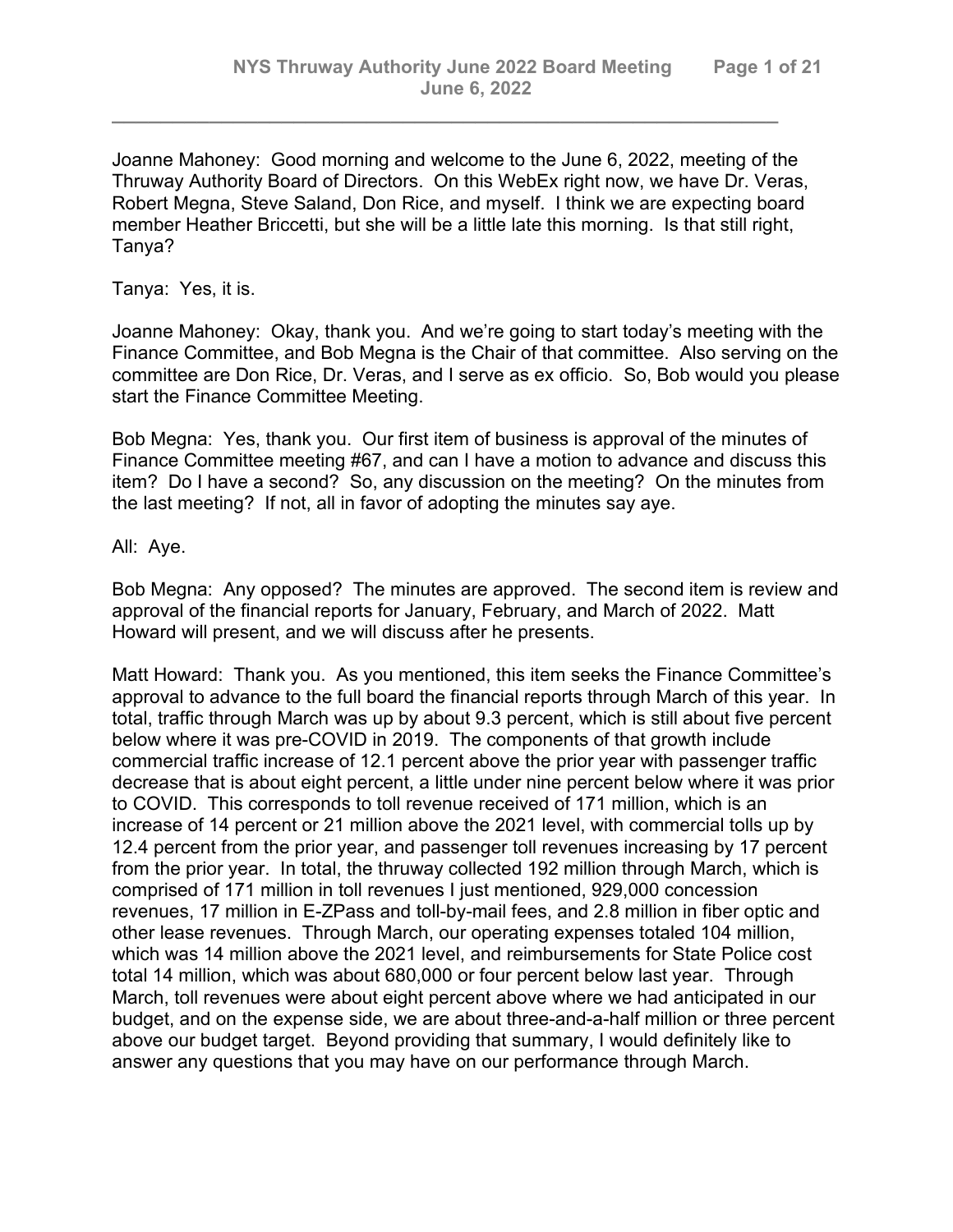Bob Megna: So, Matt, I dangerously have thought of something while you were speaking, which is never a good thing, but it is kind of a weird time, isn't it? Can you talk a little bit, because it is not only the end of COVID, but you kind of transitioned to totally cashless tolls over the same kind of period, right? Is there any kind of weird interaction between the two that you guys are seeing or is that not an issue?

*\_\_\_\_\_\_\_\_\_\_\_\_\_\_\_\_\_\_\_\_\_\_\_\_\_\_\_\_\_\_\_\_\_\_\_\_\_\_\_\_\_\_\_\_\_\_\_\_\_\_\_\_\_\_\_*

Matt Howard: I think it is probably less of an issue than you might think, and the driving sort of effect that we are seeing is the effect of commercial traffic has been so strong. You know, you have this trend since COVID began where our passenger traffic has declined, and it has come back quite a bit, but it is still below where it was prior to COVID. That is not the case on the commercial traffic side, where we continue to see growth that is well above 20 percent where it was prior to COVID. You know, when I started reviewing those numbers, I thought about it in the context of sort of the economy has a whole, and it kind of, I think, in a lot of ways follows individual behavior, right? You are still seeing a lot of, you know, on the commercial side, you know, possibly Internet purchases and things like that that drive a greater commercial activity, but that is coupled against the fact that based on changes in behavior from individuals and where they work and whatnot, that you see maybe lower commuter traffic. That is by far the real driver of overseeing sort of in that comparative period. I think that the implementation of cashless tolling, while it definitely does change how we collect our revenues, it is less of a direct effect, I think, on the overall numbers.

Dr. Veras: I have a question. What is the expected for the next three years? Do you have any sense of the future performance in general?

Matt Howard: Yes, we have begun the process of putting together our forecast for next year's budget. We are working with our traffic engineer on that part of the budget, and we have only sort of preliminarily started, but in some of those conversations, one of the things they talk about is trying to get a real handle of how long that kind of upward lift on the commercial side of things continues. I think there is kind of a broad sentiment that you kind of will see that level out over time. It is just how soon and when will that occur. That was one of the examples of sort of the broad change in the environment that they kind of want to be very conservative about relying on for too long. It is definitely part of the forecast that is being put together.

Dr. Veras: I am asking because now there is talk about the possibility of a recession, so how would we look beyond that because that would basically dampen the thresholds.

Matt Howard: Well, it is definitely a good point to look at that in tracking how it changes and how the price of gas impacts travel. To date, we haven't really seen a huge effect on that regard, thankfully, but as things go on, it is definitely a point that is going to be a driver in change. Between that and the traffic on the roadway is definitely correlated to the economic activity. So, any real effects from a broad economic perspective will impact traffic.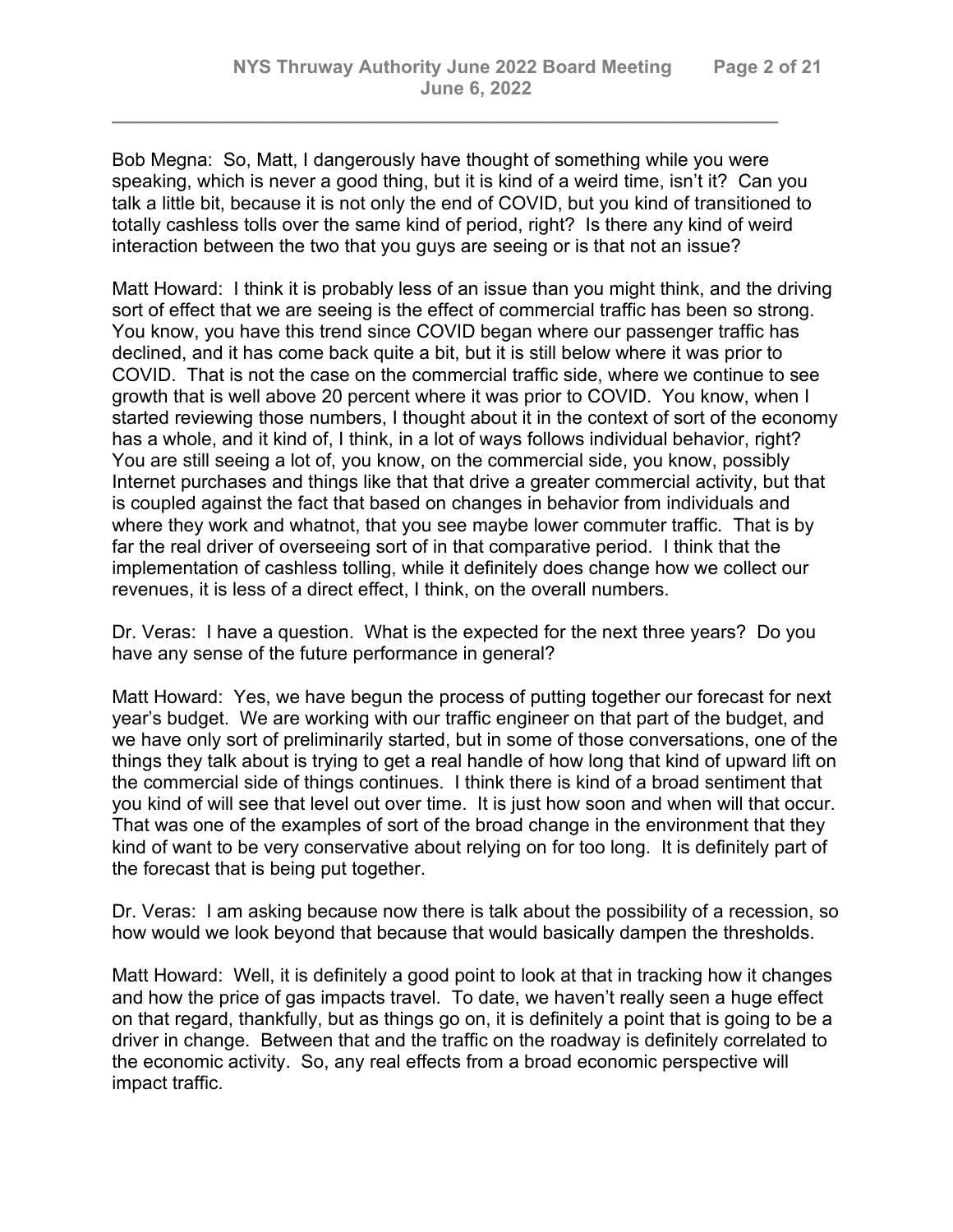Dr. Veras: Thanks.

Bob Megna: Any other questions for Matt? If not, may I have a motion to advance this item?

*\_\_\_\_\_\_\_\_\_\_\_\_\_\_\_\_\_\_\_\_\_\_\_\_\_\_\_\_\_\_\_\_\_\_\_\_\_\_\_\_\_\_\_\_\_\_\_\_\_\_\_\_\_\_\_*

Male: Motion.

Bob Megna: Do I have a second?

Dr. Veras: Second.

Bob Megna: Thank you. All in favor, aye. Any opposed? The motion is approved, which moves us to item three on the agenda, which is review and approval of the Authority's quarterly investment report. Again, we will hear from Matt.

Matt Howard: Thank you. This item is consistent with the investment policy that the board approved at the March board meeting, and it requires us to provide a quarterly update on the activities that we have engaged in relative to the investment of Authority funds. Within the item, attachment A presents the details of all investments that were purchased through the quarter ending March 31, of this year, and exhibit B provides all the investments that were held as of that date. So, through March, we had made 3.7 billion in investments, transactions comprised of 725 million in Thruway Authority funds, 44 million in trust fund bond program investments, and 2.9 billion in investment transactions in state personal income tax revenue bond programs. The average yield for the Thruway Authority bonds is about 0.3 percent, based on a weighted average maturity of 75 days. That is a broad summary of that item, and I would like to answer any questions that you might have.

Bob Megna: Any questions for Matt? If not, may I have a motion to advance this item?

Male: Motion.

Bob Megna: Do I have a second?

Male: Second.

Bob Megna: Any further discussion? If not, all in favor, aye. Any opposed? The motion is approved. The fourth item on the agenda is approving and adopting the 14 supplemental bond resolution authorizing the issuance of state personal income tax revenue bonds series 2022A, approving the forms and certain related documents and authoring the execution of any other documents thereto, and again, we will hear from Matt.

Matt Howard: Thank you. As detailed, this resolution would authorize the issuance of state personal income tax revenue series 2022 bonds and approve the form of and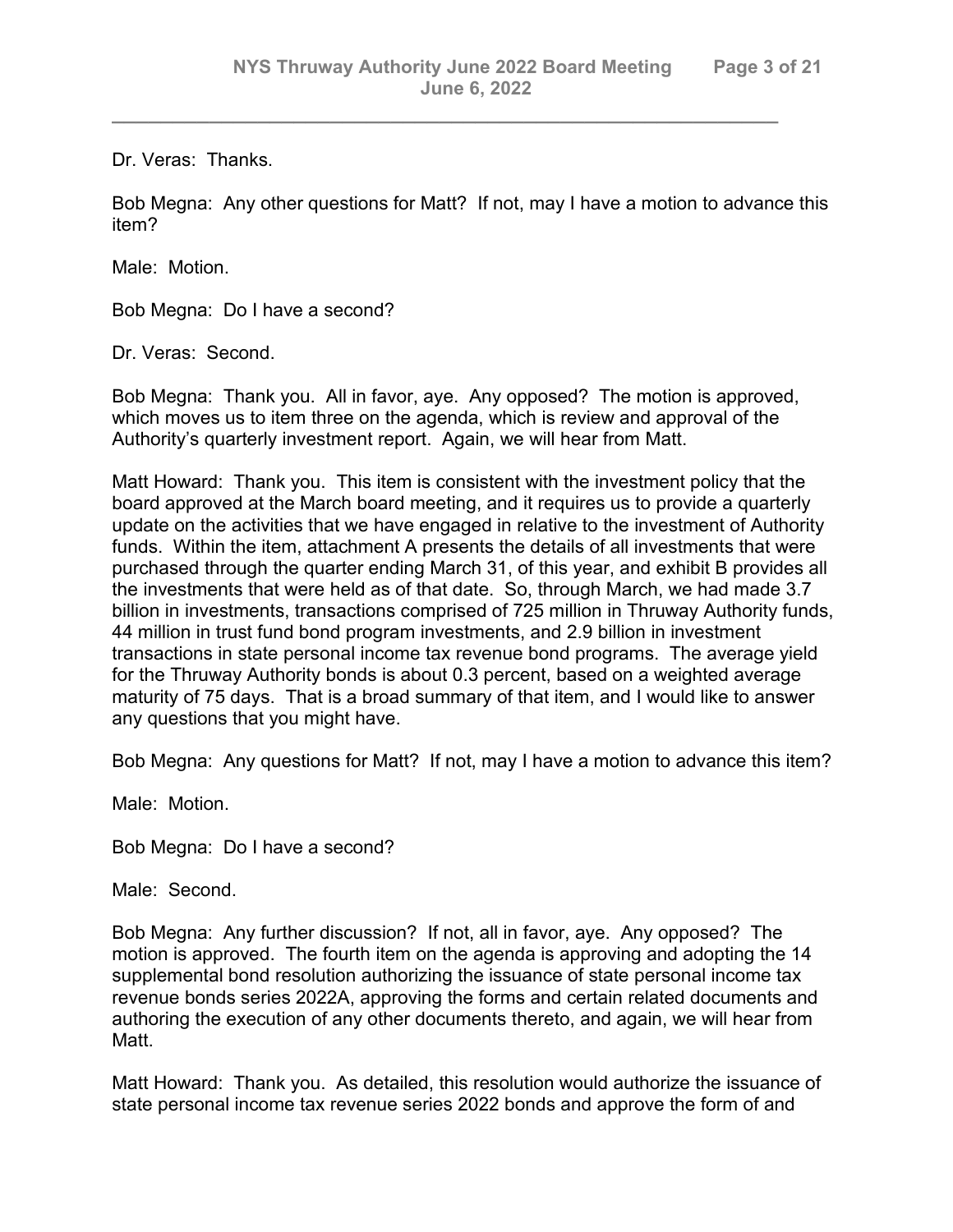authorizing the execution of the documents for the transaction, as well as authorize the execution of other documents that are deemed necessary or desirable to effectually transcend. These state PIT bonds would be issued on behalf of the State of New York at the request of the Division of Budget and are secured by payments made to the Authority from funds held in the state's revenue bond tax fund. There is no pledge of Authority revenues or assets as security for these bonds, and as such, the Authority is not liable in the event that the state fails to appropriate the necessary monies for bad service. Proceeds from this issuance will be used to A, fund and reimburse the cost of various transportation and transit projects throughout the state, B, refund certain bonds previously issued by the Authority, and C, refund bonds issued by the New York Power Authority to fund energy efficiency projects of various state aids. In addition, some of or all of these series 2022 bonds may be issued as green bonds. While it is currently anticipated that the series 2022 bonds will be offered and sold on a competitive basis, authorization in this item would provide for a negotiated offering for these bonds should it be determined to be in the best interest of the state, and importantly, the board is being asked to approve both this issuance as a competitive offering or as a negotiated one. The item would authorize the issuance of up to 3.4 billion of such bonds to support these purposes, working with the Authority this transaction with the public resources advisory group, which is serving as the financial advisor, and Nixon Peabody is bond council. The transaction is expected to be price and closed in mid-to-late July. And with that, I would be willing to answer any questions.

*\_\_\_\_\_\_\_\_\_\_\_\_\_\_\_\_\_\_\_\_\_\_\_\_\_\_\_\_\_\_\_\_\_\_\_\_\_\_\_\_\_\_\_\_\_\_\_\_\_\_\_\_\_\_\_*

Bob Megna: Excuse me, any questions for Matt? If not, can I have a motion to advance this item?

Male: Motion.

Bob Megna: Do I have a second?

Male: Second.

Bob Megna: Any further discussion? If not, all in favor, aye. Any opposed? The motion is approved, which moves us to item five, which is other business. Any other business from the members of the committee? If not, I would move to item six, which is adjournment, and there being no further business, may I have a motion to adjourn today's Finance Committee Meeting?

Male: Motion.

Bob Megna: Do I have a second?

Male: Second.

Bob Megna: Lots of hands. All in favor, aye. Any opposed? The committee is adjourned.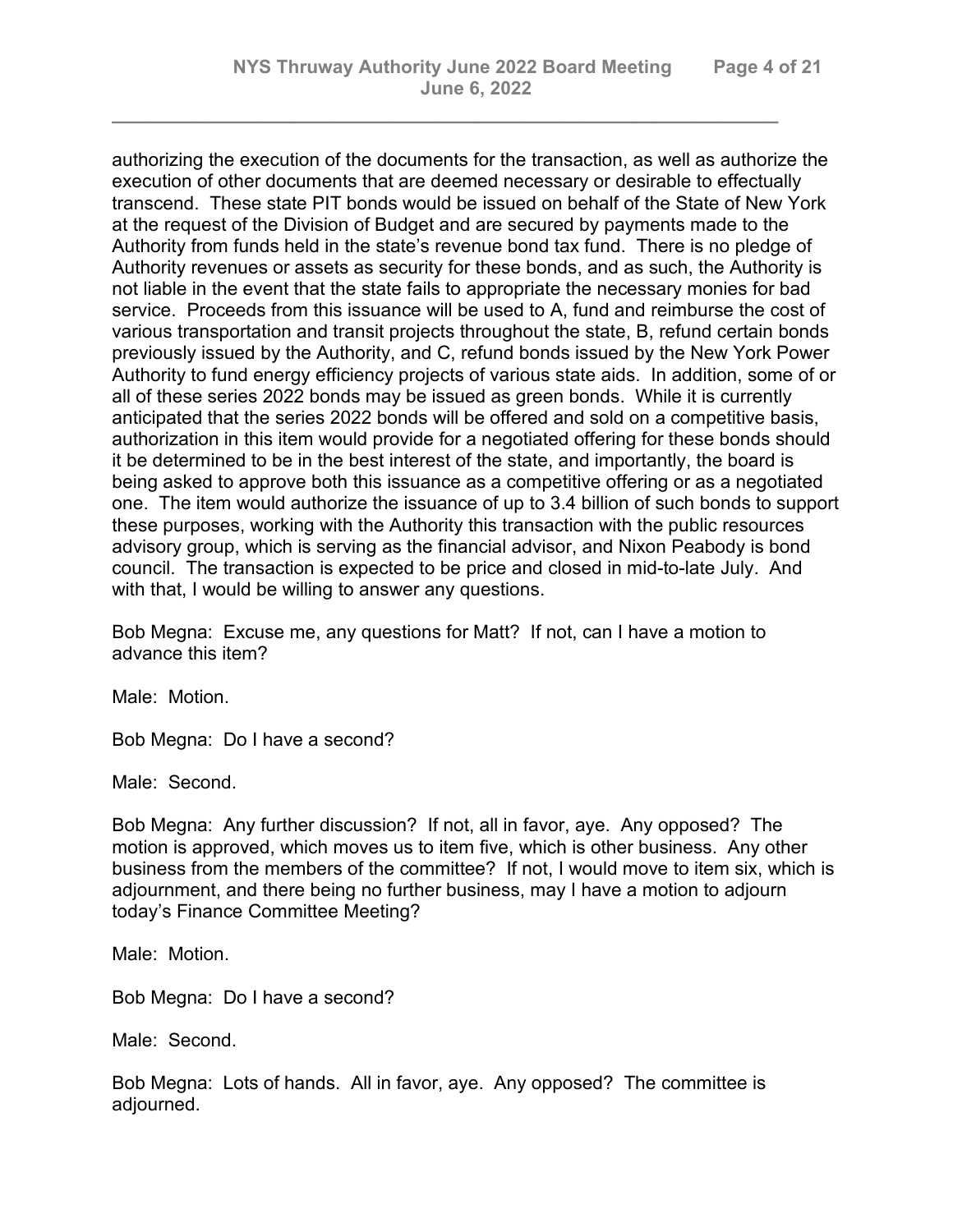Joanne Mahoney: Thank you very much, Bob, and I would like to call to order the Board Meeting of the New York State Thruway Authority. The schedule of the meeting has been dually noted, as required by the Open Meetings law. The meeting is called to order pursuant to bylaws Article 3, Section 2. May I please have a motion to enter our Board meeting? Thank you, and a second? Thanks, Steve. All in favor?

*\_\_\_\_\_\_\_\_\_\_\_\_\_\_\_\_\_\_\_\_\_\_\_\_\_\_\_\_\_\_\_\_\_\_\_\_\_\_\_\_\_\_\_\_\_\_\_\_\_\_\_\_\_\_\_*

All: Aye.

Joanne Mahoney: We are now in a full meeting of the Board, and our first order of business is the public comment period for speakers to address items on today's agenda. I don't know if there are comments for today's agenda or just later in our meeting? Tanya?

Tanya: There are no comments for today's agenda, but there is a comment for the public later.

Joanne Mahoney: And Matt is going to read that for us?

Tanya: Yes.

Joanne Mahoney: Okay, thank you. That concludes the public comment period on today's agenda. The next order of business is the approval of the expense agenda. May I please have a motion approve the consent items?

Male: So moved.

Joanne Mahoney: Do I hear a second? I think I did, Jose? All in favor? Aye.

All: Aye.

Joanne Mahoney: Any opposition? The consent items are approved. And the next order of business is our action agenda, and we are going to start with a report to the board from Director Driscoll. Welcome.

Director Driscoll: Okay, thank you, Madam Chair. Good morning, everyone. So, as the Chair stated, I have a report for the Board on our vision forward project. I am doing that in advance of action item number five. So, in November of 2020, the Authority completed a system-wide conversion to cashless tolling that ended 70 years of cash toll collection. This new model of revenue collection presented an opportunity to undertake a top-to-bottom review of our operations, business processes, excuse me, and technology resources. With your support, we have begun to leverage that opportunity and engage the venture to undertake a comprehensive review of toll collection functions, supporting systems, and processes across all areas of the Authority to better align our internal organizational structure and resource allocation in ways that create a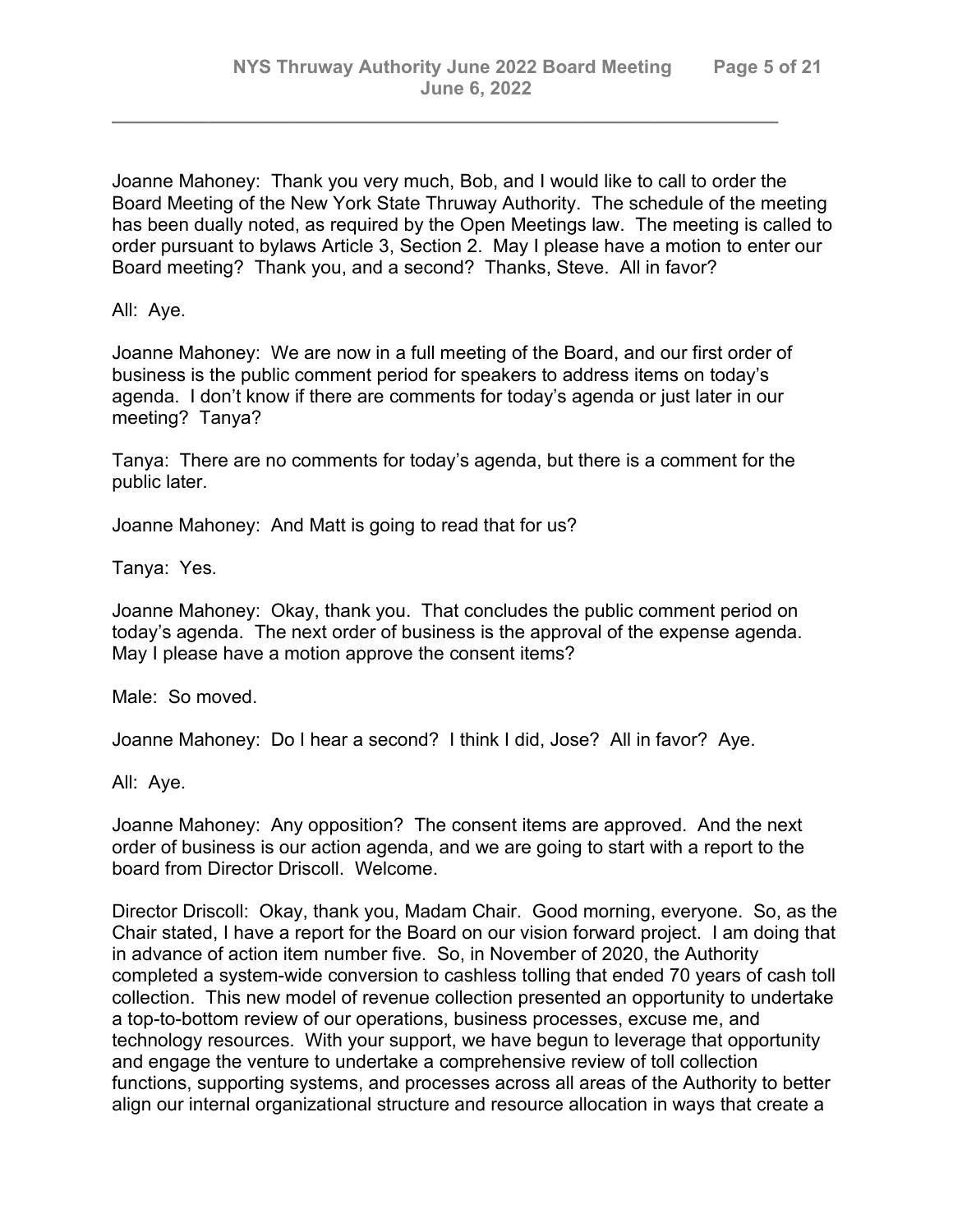*\_\_\_\_\_\_\_\_\_\_\_\_\_\_\_\_\_\_\_\_\_\_\_\_\_\_\_\_\_\_\_\_\_\_\_\_\_\_\_\_\_\_\_\_\_\_\_\_\_\_\_\_\_\_\_*

new business model to guide our work in smarter and more efficient ways. I want to recognize and thank the many Thruway employees who have been and remain engaged in support of this action plan. This undertaking, titled New York State Thruway Vision Forward, will accomplish the following goals: Establish a cohesive, strategic vision; the strategic and operational objectives of the Authority will be clearly identified. This includes identifying proper tools and analytics to support the major challenges facing the Authority, facilitating discussions to identify areas of concern and opportunities within the Authority to evaluate our current strategic initiatives to determine what adjustments would be more effectively achieved to improve outcomes and identify opportunities for the alignment of Authority objectives to create enhanced efficiencies and approved performance, to design an effective and efficient operating model. Clear and concise action plans to achieve the Authority's long-term strategic objectives have been created. This included developing initiatives to achieve the modernization and improvement of the Authority's existing operating model. This is being accomplished through coordination with key internal stakeholders throughout the Authority, developing a robust changed management and communication strategy to deliver a modernized business model that improves efficiency and accountability. And then implement the objectives. Solutions to obtain sustainable results while utilizing lean principles are being implemented across the Authority. These activities include the development of key performance indicators to measure actual results, versus plans with expected outcomes. Monitoring operational processes to ensure appropriate follow through, identifying performance gaps that may interfere with our strategic plans, and recommend any necessary modifications. Each of these efforts will position the Thruway to ensure long-term sustainability of programs and strategies to carry us into the future. This action plan began in January with robust staff participation, including one-on-one interviews with 84 individuals, three separate workshops involving 90 staff representing every department and division, and also a confidential survey that was distributed to 594 employees, gathering an impressive 80 percent response rate, far exceeding the minimum for getting statistically valid results and the highest response rate a censor has seen from comparable size entities. This survey helps better capture from the staff's perspective the challenges and pain points associated with daily work duties and the delineation of responsibilities. The survey was also a chance for staff to share their thoughts and ideas to help build the world on a page dashboard, representing an overview of the Authority. This formed an Authority-wide review of impacts of the transition to cashless tolling, including a review of the following: Business processes related to maintenance, operations, engineering, and support functions, organizational structures across the Authority, and within departments and divisions; revenue sources and strategies and leading and lagging performance metrics. Further, a best-in-class analysis was completed to review how other tolling entities across North America operate, gathering both qualitative and quantitative data. The outcome of this study helps shape our actions moving into the future. Some highlights include realignment of organizational structures within departments to enhance reporting and communication across these departments and divisions, and the creation of two new departments by shifting existing staff under new leadership. First, a Department of Revenue Management that will incorporate existing E-ZPass operations,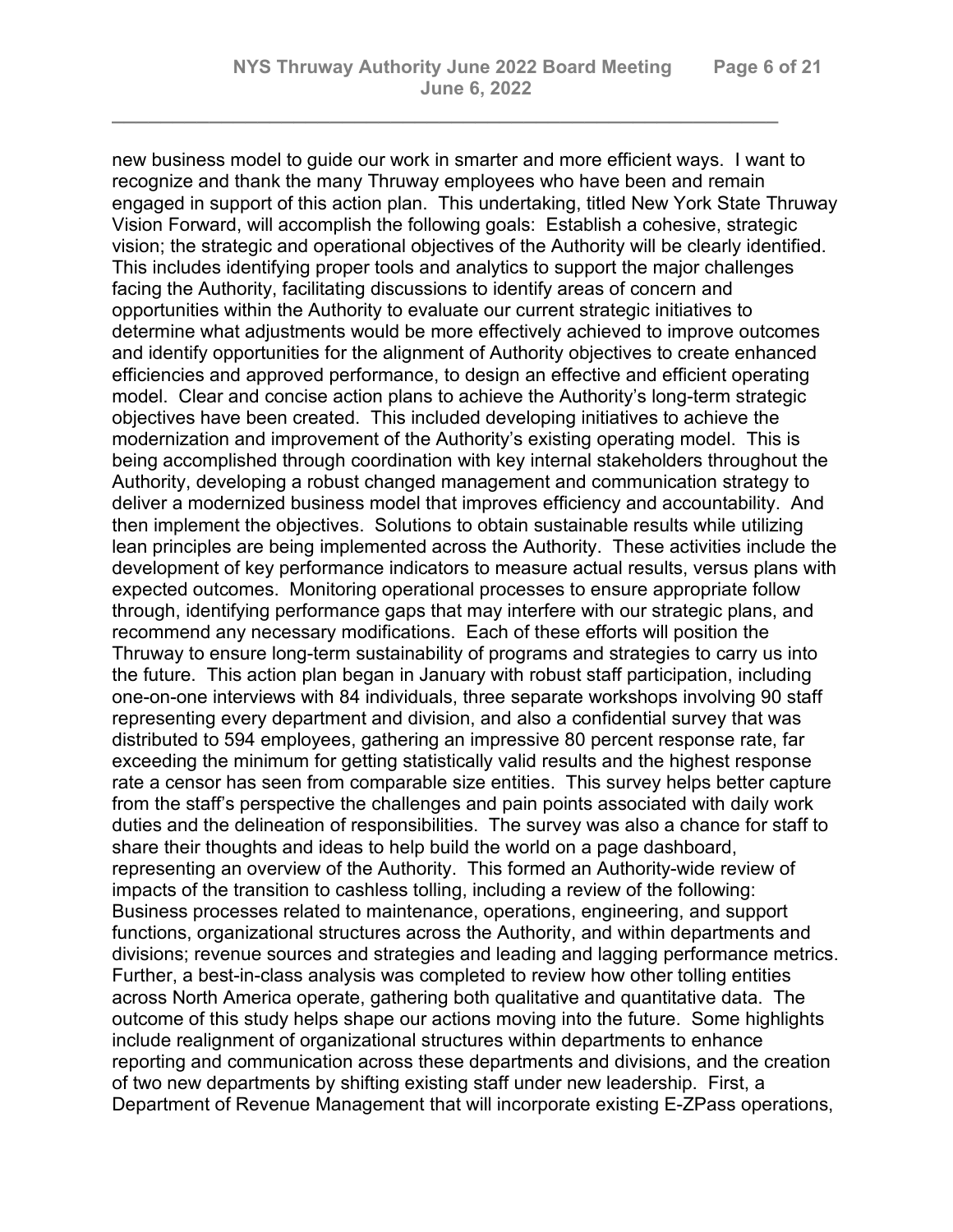toll system quality assurance, and non-toll revenue processing while implementing a strong focus on identifying and developing new revenue sources. And a new Center of Excellence to serve as the centralized strategy office, with a focus on the long-term success and sustainability of the Authority. This incorporates existing OSHA, administrative, and analyst staff work, as well as risk management. Specific functions of the Center of Excellence will include strategic planning, central planning, and project management, continuous processing improvement, and process documentation ownership. We are undergoing a full review of our capital planning process to deliver a new documented end-to-end plan involving finance, engineering, procurement, and divisions to collectively enhance our efficiencies, accountability, and delivery of projects across our system. Implementation of identified projects is also currently underway. These initiatives will begin to transition to a more efficient business model and demonstrate early on the benefits of collaboration and execution of improved processes across the Authority. I would like to ask our Chief Financial Officer Matt Howard and our Director of Information Technology Josh Klemm to both provide a brief overview in their respective departments and some examples of these quick wins to be completed over the summer. Matt?

*\_\_\_\_\_\_\_\_\_\_\_\_\_\_\_\_\_\_\_\_\_\_\_\_\_\_\_\_\_\_\_\_\_\_\_\_\_\_\_\_\_\_\_\_\_\_\_\_\_\_\_\_\_\_\_*

Matt Howard: Thank you, Director. With the implementation of cashless tolling, one of the things that we have seen increasingly is that the process of toll collection itself through the implementation of this system is more technology reliant and more complex than it had previously been, and it needs to be, considering the fact that on any given day, we have nearly a million transactions that are being captured and eventually billed through the new system. And as the Director indicated, that shift requires organizational changes to put the Authority on a strong footing to manage this process and to identify changes to support our tolling and revenue collection process and to leverage the data that this new system delivers in order to support improved financial reporting and control. As the Director mentioned, the new Revenue Management Department would effectively elevate and consolidate the non-financial operational aspects of the Authority's revenue collection process. It includes, as he said, moving the existing billing and customer service activities that have historically been housed in the E-ZPass office into the new department. That would encompass all toll collection activities. It also would support greater interaction with our field staff working on the physical infrastructure of the system, our TBSM staff, as well as create toll systems quality assurance units to support continued monitoring performance of toll-by-mail systems. And as he mentioned, it also includes the processing aspects of non-toll processing and processing of new revenue opportunities. In addition to the new departments, the Accenture recommendations will also include the consolidation of our revenue and accounting activities into our new Revenue and Accounting Office. We will do financing and accounts here. The responsibilities for accounting, reconciling, and reporting of revenue and traffic will be moved from various offices within the department into a single unit. In addition, I am confident that some of the IT activities that Josh will speak of are definitely going to support both of these new units. And secondly, I would say that as the Director mentioned, the review of the Capital Program, Accenture has recommended a review of the current Capital Program and planning process from the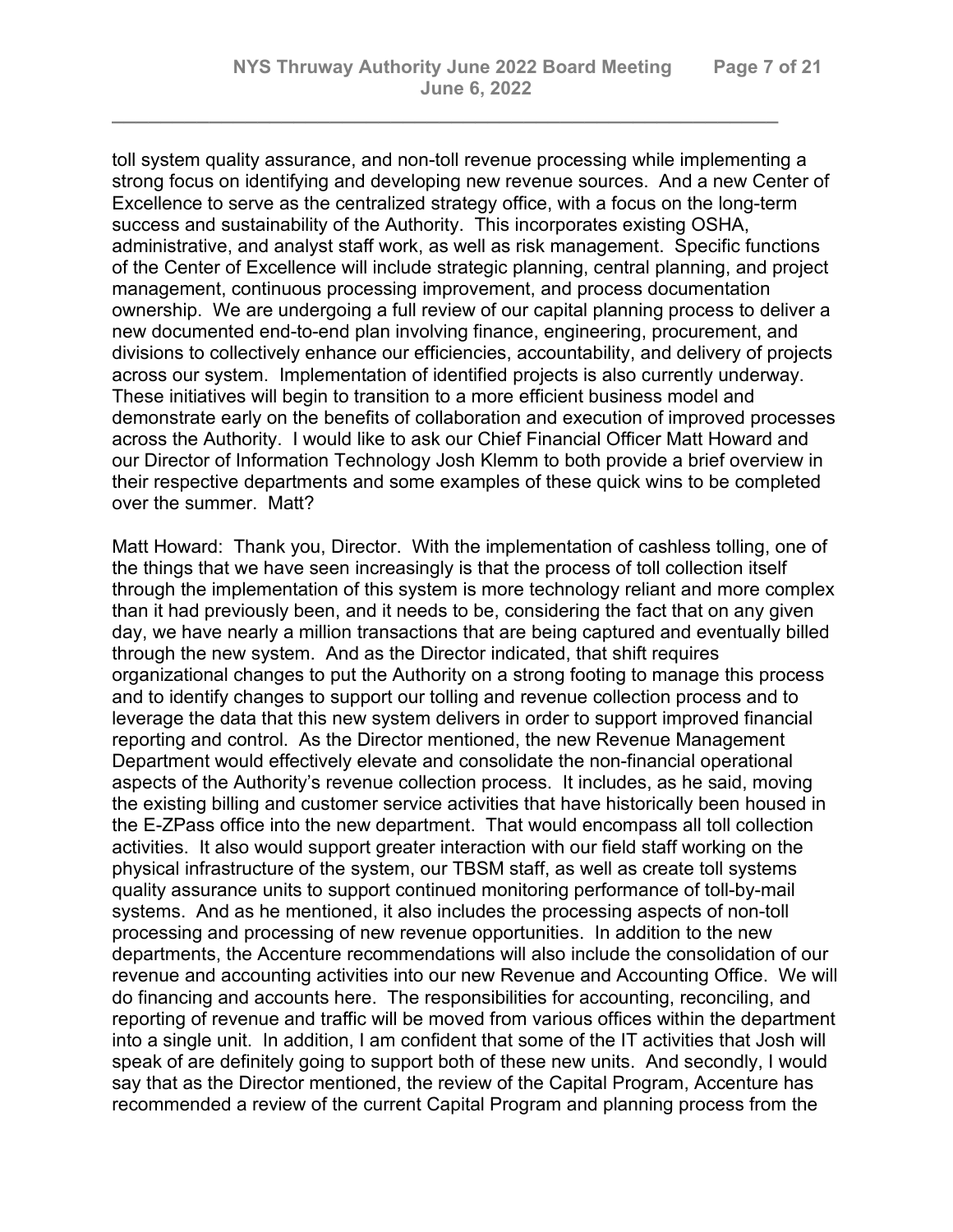bottom up, beginning with an understanding of the right processes and policies, and the introduction of better technologies to the Capital Program. Some of the issues that have been identified include the need for more formalized planning. We need technology improvements, historical challenges in meeting cashflow projections, and the challenges of the process and inability to move projects off of the shelf and into execution and opportunities as they present themselves. As the Director mentioned, the Capital Program is one of the potential quick wins that has been identified, and work has already begun on how we can improve this process. I would just end by adding that we know that lasting transformational change can be a hard process to follow, and the development of a plan is really the first step. As we move forward, I am sure that the implementation phase is going to be something that is going to be relying on really everyone from the Authority to work together to make sure that we see that lasting effect take place. And the final point that I would make is through the process to date, one of the real striking things is the talent that we see and are reminded of at the Thruway Authority, and having been involved in various workshops, what I have seen is that while ACCENTURE has definitely facilitated a lot of our thought process, the real driver of change is going to be the understanding and talent of the folks that are doing the job day to day in providing the input that goes into making those work. So, those are just some of the thoughts that I have. Josh?

*\_\_\_\_\_\_\_\_\_\_\_\_\_\_\_\_\_\_\_\_\_\_\_\_\_\_\_\_\_\_\_\_\_\_\_\_\_\_\_\_\_\_\_\_\_\_\_\_\_\_\_\_\_\_\_*

Josh Klemm: Thank you, Matt. Over the past several years, New York State Thruway Authority has successfully engaged in a variety of large-scale, public phase-in modernization efforts, many of which information technology has been a key part of. As an output of our engagement with ACCENTURE, the Department of Information Technology is embracing the Thruway Authority's spirit of modernization. It is stepping forth on several initiatives to enable new and more efficient ways of doing business for the Thruway. These efforts allow for us to continue looking ahead to the future of the Authority and it is showing business success for our colleagues. We will be migrating away from Legacy infrastructure, sunsetting outdated technology and developing solutions that meet the needs of the organization. This includes embracing data and making better-informed decisions, putting security at the forefront of all that we do, designing solutions with end-user needs and experiences in mind, and ensuring that we continue to invest in our IT team and infrastructure to support the long-term organizational needs. As we endeavor to revitalize our programs to better enable business success, we have quick wins we have already begun to engage in and deliver. This includes rethinking how we operate our core infrastructure and modernizing it to ensure it is available when and where our employees need it. Enabling secure, mobile access to Authority's IT access to support an increasingly mobile workforce. Getting the right technology into the hands of our team members to create a new and increasingly efficient ways to work and putting policies and frameworks in place that facilitate better communication and collaboration across teams Authority wide. These policies and frameworks include establishing a new governance and operating model more closely aligned with the IT Department and the departments it serves, providing them with modern technology solutions that empower the way that they work. It is truly an exciting time for the Department of Information Technology. As we look ahead to the future of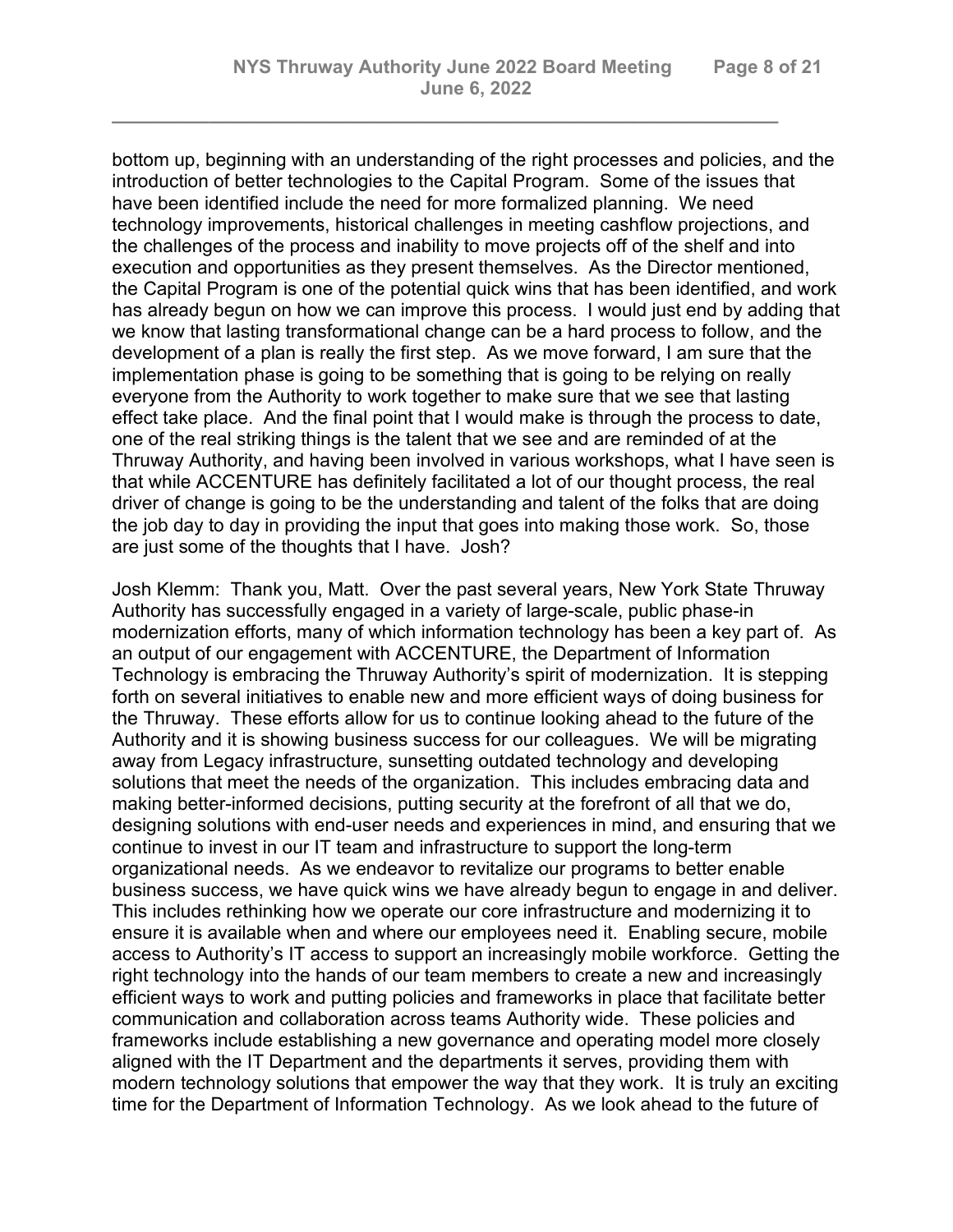the Authority, embracing the outcomes of our engagement with ACCENTURE and build a foundation for the way the Authority works in the future. Thank you.

*\_\_\_\_\_\_\_\_\_\_\_\_\_\_\_\_\_\_\_\_\_\_\_\_\_\_\_\_\_\_\_\_\_\_\_\_\_\_\_\_\_\_\_\_\_\_\_\_\_\_\_\_\_\_\_*

Director Driscoll: Well, thank you, both. So, board members, as you have heard, this effort will deliver improvements from the ground up. As I described earlier, hundreds of staff have participated in this effort, making their experiences, opinions, and suggestions a part of the work that ACCENTURE has done so far. The recommendations and actions we are taking now are precisely what we need as an organization. While the steps we have talked about our significant, there will be more for us to do as we look to bring similar focus outside of headquarters and across all divisions. We are building a foundation of a new business model that will guide and support continuous improvement of the Thruway Authority well into the future. I would like to take a moment to recognize and thank executive staff and executive steering committee members for their hard work. This project has required a huge time commitment from these individuals on top of their already existing busy schedules. While there remains more to do, I want to thank them all for their support in undertaking this transformative initiative, and I hope you are all proud in playing a major role in reimagining the New York State Thruway Authority for decades to come. Board members, that completes the report, and we are happy to answer any questions you may have.

Joanne Mahoney: Are there any questions? Yes, Jose.

Dr. Veras: Very impressive. I have a question about how the asset management components of the Thruway are going to be a benefit from this effort in the sense in addition to being a financial related agency, we have to manage our structure payments and the left and basically if you could basically explain how the asset management component will benefit this, it would be very much appreciated. Thanks.

Director Driscoll: Sure. As you know, we already have a robust Asset Management Program, but I think how we use those metrics, and that information is really going to play a large role in this new Capital plan that we are involved in right now. And I mentioned end-to-end process, so that at any time during that process, we are able to access exactly where we are, which we cannot do at this point in time. It will be a documented process. It will be by title and name, so that there will be accountability throughout from the beginning of the inception to project delivery, and that's where what we have already is a quality asset management program. I think it will frankly make that more effective, so that we make good site-specific decisions related to the investments that we are building into our Capital Plan.

Dr. Veras: Thanks.

Joanne Mahoney: Sorry, are there any more questions for the Director? Matt, this is an incredible undertaking, as you have said. I also appreciate the hours that your staff has put into this. This is going to really give us good information going forward as an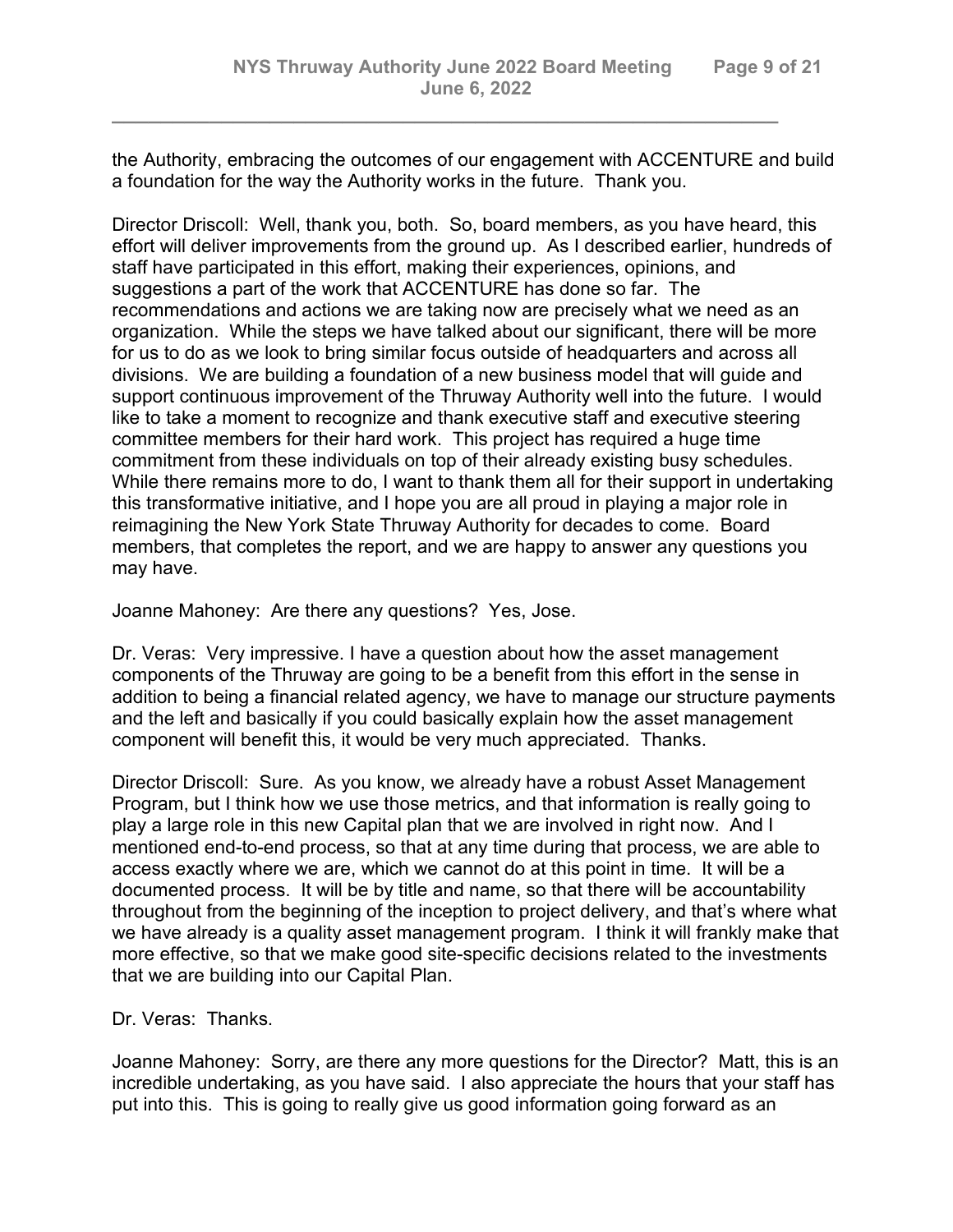Authority, and I know it is one of those kinds of projects that is easy not to do and very difficult to undertake, so I am very happy to hear this. I have a couple of questions. One is what we are expecting as a final product? Is it a report or is it meeting, where we will be briefed?

*\_\_\_\_\_\_\_\_\_\_\_\_\_\_\_\_\_\_\_\_\_\_\_\_\_\_\_\_\_\_\_\_\_\_\_\_\_\_\_\_\_\_\_\_\_\_\_\_\_\_\_\_\_\_\_*

Director Driscoll: Yes, so, we will keep you certainly up to speed, but this is the first report. There will be an end-of-project report at the end of this year. Action item number five is actually asking for your authorization to extend our agreement because we really want to continue to focus on program management and new ways of working. New ways of working also being the Capital Management end process that I just talked about, but there will be a full report available to the board. You will also receive information today, an executive summary, and some of the documentation on the new org changes and so forth. You will get a chance to see it.

Joanne Mahoney: I think that is great, and I think it is great how involved the individual members are, the, what did you say, 84 meetings, one on one, with Thruway personnel and all of the working groups. I think the way for this to be successful is for all of the staff to be part of the solution, and it sounds like that is exactly what you are doing.

Director Driscoll: Yes, agreed. We have had, as I say, hundreds of people involved in this, and you know, you can't replace institutional knowledge. What we want to do is take that institutional knowledge and shape that into, you know, a better alignment and more efficient outcomes for the future, and I believe that we are doing that here. I, quite honestly, I will go as far as saying I think this is the type of transformational project that frankly could be replicated by others. It really is going to help modernize the way we conduct our business, both internally and externally, and I think it really sets us for the future here for decades to come.

Joanne Mahoney: All good. Any more questions for Matt? My other question had to do with the schedule, and we can get into that in agenda item number five.

Bob Megna: I think that last point you raised about other folks is an interesting one because we have been working with the Department of Labor, and they are rethinking a lot of how they are operating and how they are dealing with customers. I do think that there is some cross fertilization potential here because I think a lot of agencies are thinking through really how they do business, so I am kind of curious about that.

Director Driscoll: Yes, we can share more documentation with it, but look, I mean, Bob, the reality is we have been doing business largely the same way for 60 years, so obviously, when cashless tolling went away, it gave us an opportunity to rethink how we operate as an entity and to really think long term about how we do that, so this is really a top to bottom exercise. It is not over, and I want to emphasize that. There is more work to be done, and I will say now, that we, you know, think of it as we are retooling this apparatus, this internal apparatus here at headquarter, but it is going to be very important that we move into the divisions and do this similar work there, so that we have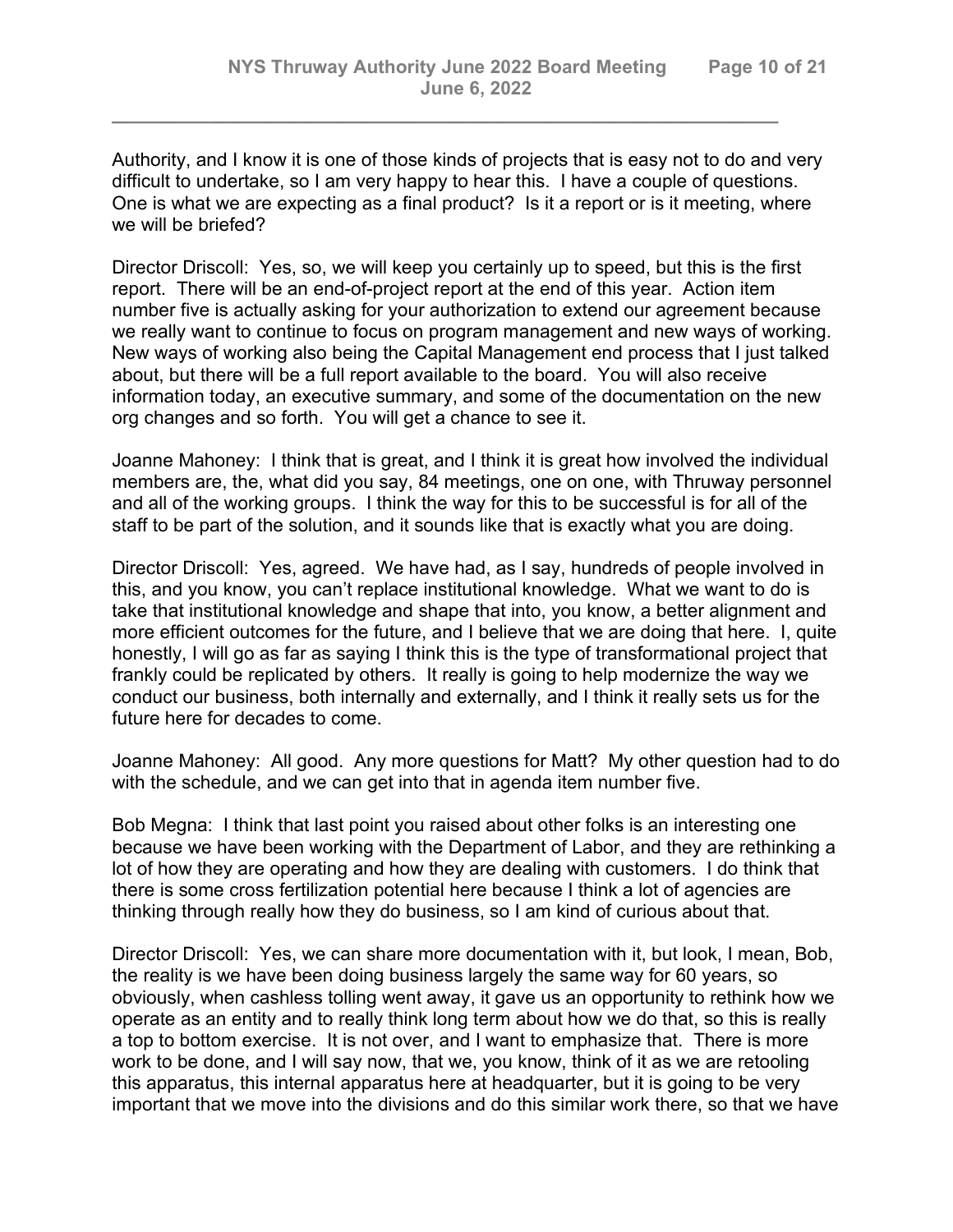a seamless connection across the system, but more to come on that next year, but it is an exciting project, and look, I will say it again, I think this is the type of work that can be replicated, there is no question, it is hard work, as I mentioned in my remarks here. The folks that have been involved in this, many of those folks you see here, and those that you don't, from the exec staff level and steering committee level, have put in a huge amount of time. This has been, this has really been a big effort in terms of time, resource allocation from individuals' perspectives. So, I am very appreciative of that. People have seen the value of this, and I am excited of what this can mean to the future of the Thruway Authority going forward.

*\_\_\_\_\_\_\_\_\_\_\_\_\_\_\_\_\_\_\_\_\_\_\_\_\_\_\_\_\_\_\_\_\_\_\_\_\_\_\_\_\_\_\_\_\_\_\_\_\_\_\_\_\_\_\_*

Joanne Mahoney: Any other comments or questions? Okay, then we can move right into agenda item number five, which takes off from your report, Matt.

Director Driscoll: Okay, thank you, so Board Members, I am seeking authorization to amend an agreement with ACCENTURE for business consulting and implementation, advisory services, again, it is to extend that contract. It will take us up to early November, really, and program management and new ways of working, in particular the Capital Plan that we are developing now.

Joanne Mahoney: I will move this. Can I please have a second?

Male: Second.

Joanne Mahoney: Thank you. Any discussion about the agenda item? All in favor?

All: Aye.

Joanne Mahoney: I don't see any opposition. The agenda item is approved. Thank you very much, Matt.

Director Driscoll: Thank you.

Joanne Mahoney: Agenda item number six, authorizing the Executive Director to execute an agreement with American Traffic Solutions for automated work zone speed enforcement. Jim Konstalid is going to present for us, please.

Jim Konstalid: Thank you. Good morning, Madam Chair, Board members. On December  $6<sup>th</sup>$  of 2021, the Authority Board authorized the establishment of a work zone speed enforcement demonstration program. The Authority was authorized to work jointly with the New York State DOT. The issue was sent for proposals to seek qualified managers for their required services. On December 28, 2021, New York State DOT on behalf of both DOT and the Thruway placed an add in the Contract Reporter, announcing a request for proposals. The RFP was sent to 11 perspective vendors on January 14, 2022. Three vendors responded by the March 4, 2022, deadline, and two of the three vendors were found to be responsive. Those two remaining vendor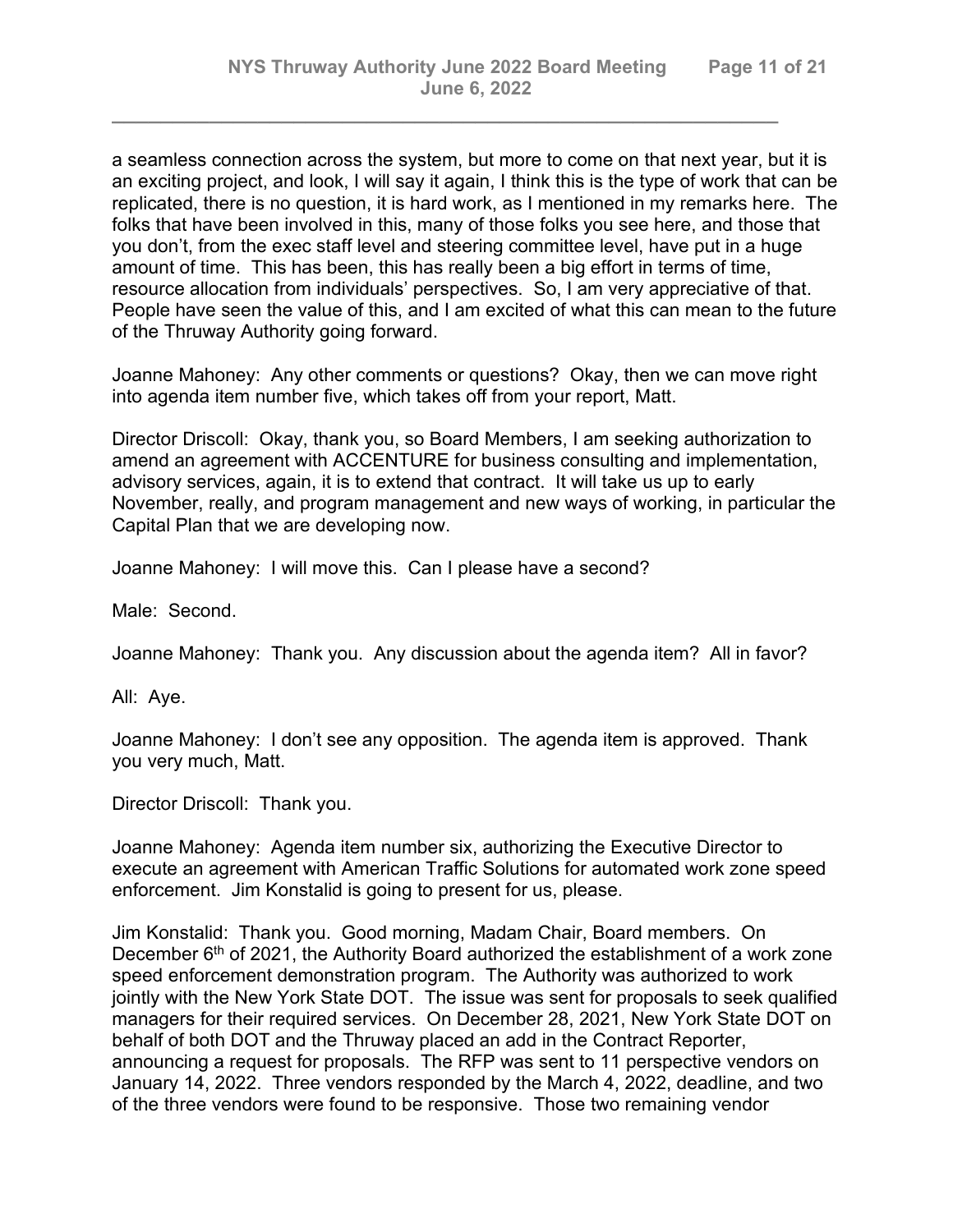proposals were evaluated by a team of Authority and DOT staff, as well as a technical field demonstration and oral presentation on April 5, 2022. American Traffic Solutions, Incorporated, doing business as Verra Mobility, was determined to be the highestranked proposer with the lowest overall cost. Verra will provide the Authority with ten mobile units to comply with New York State laws and requirements. Verra Mobility provides mobile enforcement solutions globally. In North America, they provide work zone speed enforcement for the Pennsylvania DOT and Turnpike Commission, and the Red Light Safety Program for New York City. Board authorization is sought to execute an agreement for an initial three-year term and two one-year options with a maximum amount payable of \$5,163,000.00. This amount only includes the initial three-year term. Money would be provided in the current 2022 budget. The Department of Maintenance and Operations will include funds in its subsequent budget years. I will be happy to answer any questions you may have on this topic.

*\_\_\_\_\_\_\_\_\_\_\_\_\_\_\_\_\_\_\_\_\_\_\_\_\_\_\_\_\_\_\_\_\_\_\_\_\_\_\_\_\_\_\_\_\_\_\_\_\_\_\_\_\_\_\_*

Joanne Mahoney: Questions for him? I know we have talked about this, and you have kept us updated on moving forward with this, and it has been pretty public. But, I am curious about how the technology actually works. You talked about the Red Light Program in New York City, and Pennsylvania DOT using it in speed zones. Is it a camera?

Jim Konstalid: It's a camera. It is not completely unlike taking pictures of light displays and effectively going back to it in a back office function, generating the letter that way, so it is a portable setup. The vendor comes in and sets up on the site and takes care of that. It is obviously triggered by speed. It is a window of ten miles an hour over the posted speed limit for the work zone that generates it, photographs taken, they do the back office stuff, essentially, the bill goes out that way.

Joanne Mahoney: But it is kind of like our cashless tolling. If you go through without the E-ZPass, it snaps a picture and mails the bill to the home.

Jim Konstalid: Correct. In this case, if you exceed that speed limit, they take a picture.

Joanne Mahoney: Will this be a photo of the license plate or will it be a photo of the driver.

Jim Konstalid: It is a photo of the license plate. Some of the car is captured, obviously, but it is the license plate that they are focused on.

Joanne Mahoney: I am curious for enforcement purposes, you know, how you would prosecute a speeding ticket and knowing who is driving the car. That is a question for someone else. Any other questions for Jim? Okay, can I have a vote to approve agenda item number six, please?

Dr. Veras: So moved.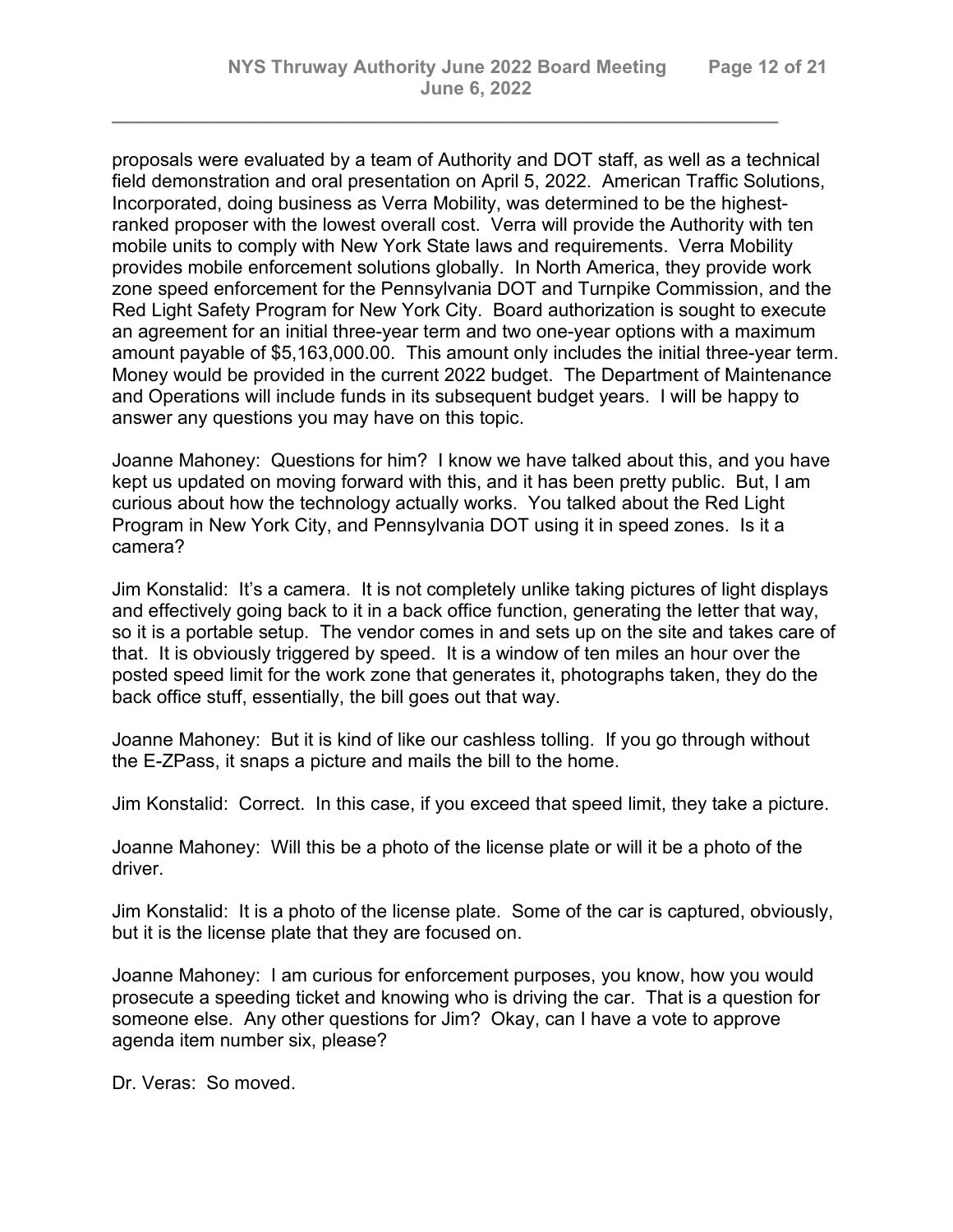*\_\_\_\_\_\_\_\_\_\_\_\_\_\_\_\_\_\_\_\_\_\_\_\_\_\_\_\_\_\_\_\_\_\_\_\_\_\_\_\_\_\_\_\_\_\_\_\_\_\_\_\_\_\_\_*

Joanne Mahoney: Jose? And a second? Bob? All in favor?

All: Aye.

Joanne Mahoney: Hearing no opposition, the motion is approved. And Jim is up again for agenda item number seven, please.

Jim Konstalid: Thank you. I am going to try and give you the clip notes version on this one. This agreement goes back to 2007, excuse me, authorizing executive director to execute the fourth amendment, which is an agreement with Conduit State and Local Solutions for E-ZPass New York Customer Service Center Services. This agreement goes back to 2007. We have expanded on it as we rolled out cashless tolling further and further, so there are several iterations of it, so I am going to bring you back to March 30, 2020. The Board executed, the executive director extended the agreement for an additional two years, so an option for a one-year extension and increase the payable amount to 139 million to support the cashless tolling expansion on the Thruway ticket system, so that was our last expansion. MTA Bridges and Tunnels, the Port Authority of New York and New Jersey, and the Thruway share E-ZPass and toll-bymail services. Each has executed agreements with Conduit, expiring on October 5, 2022. So on June 30, 2021, the Board authorized the executive director to enter three separate agreements with Conduent, Faneuil, Transport to develop and operate the new New York E-ZPass Service Center and Toll-By-Mail Service Center. The center is not expected to be operational until February 2024. That is the second iteration of it. The Authority will need to exercise the one-year option with Conduit, previously authorized by the Board, and is seeking an additional extension until February 29, 2024. This extension will provide for the transition to the new New York Customer Service Center and allow us to bridge the gap until the service center is operational. Board authorization is being sought to extend the term of the current agreement with Conduit until February 29, 2024, and increase the maximum amount payable by 75 million to a total of \$512,950,000. The revised amount will provide funding until February 29, 2024. Funding already exists in the 2022 budget, and adequate funding will be budgeted by Maintenance and Operations for the 2023 and 2024 budget years. So again, a lot of material there. We are extending this agreement one more time, just so we can bridge that gap until the new service center is up and running. I am happy to answer any questions you may have now.

Joanne Mahoney: Any questions for Jim on agenda item number seven? Alright, can I have a motion to approve? Thanks, Bob. And a second from Don. All in favor?

All: Aye.

Joanne Mahoney: The motion is approved, and I think the last one is number eight, Jim?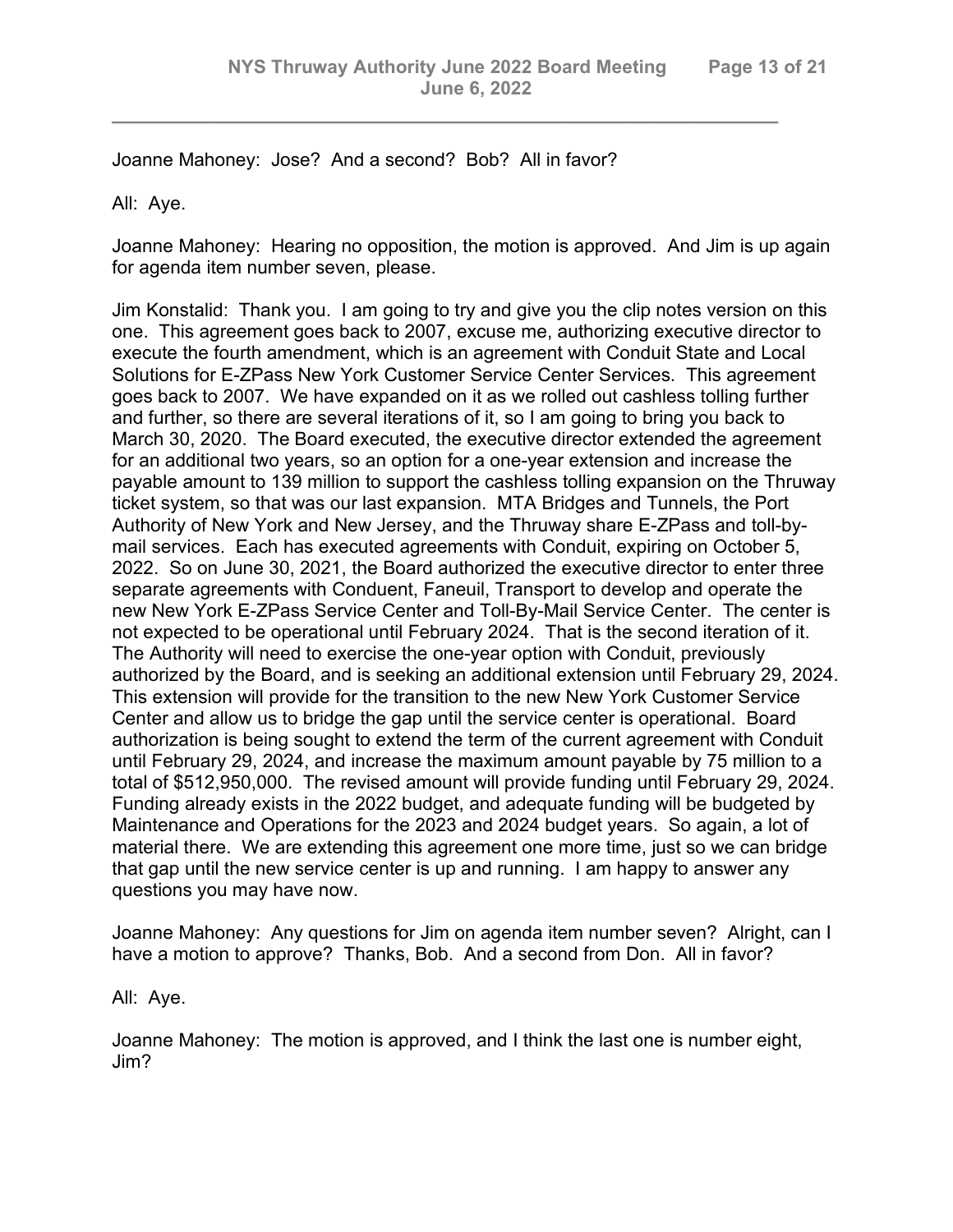*\_\_\_\_\_\_\_\_\_\_\_\_\_\_\_\_\_\_\_\_\_\_\_\_\_\_\_\_\_\_\_\_\_\_\_\_\_\_\_\_\_\_\_\_\_\_\_\_\_\_\_\_\_\_\_*

Jim Konstalid: Yes, thank you. We are on number eight, authorizing the executive director to execute an interagency agreement with MTA Bridges and Tunnels. This is about the New York Customer Service Center, which is jointly operated by the Thruway Authority, MTA Bridges and Tunnels, and the Port Authority of New Jersey. The Customer Service Center provides E-ZPass and toll-by-mail services to the Bridge Authority, Buffalo, and the Fort Erie Public Bridge Authority and the Thousand Island Bridge Authority under separate agreements with the Thruway. On June 6, 2014, the Board authorized the executive director to execute an agreement with MTA Bridges and Tunnels to procure a consultant to develop an RFP for the New York State Customer Service Center for a term of three years and a maximum amount payable of \$350,360.00. HNTB was the selected vendor and began supporting RFP development process in early 2015, and two RFP solicitations were issued in June of 2017 and August of 2017. In 2016, cashless tolling began at the Governor Mario Cuomo Bridge, and many MTA Bridges and Tunnels and Port Authority facilities. Subsequently, the agency decided it was in their best interest to further develop and reissue RFPs to increase competition and obtain best-in-class providers to meet the demand for cashless tolling by the agencies. The Authorities issued two separate RFPs for provision of the New York State Customer Service Center that resulted in increased competition and best-in-class proposals. As a result of issuing the RFPs, the Thruway board authorized the executive director into an agreement with, excuse me, entered into three separate agreements, again, with Conduent, Faneuil, and Transport to develop and operate the New York Customer Service Center. The total cost for professional services by HNTB is \$3,317,983.83. The Authority's one-third share is \$1,105,994.61. Board authorization is being sought to execute the interagency agreement with MTA Bridges and Tunnels, reimbursed the Thruway Authority's share with a maximum payable amount of \$1,105,994.61. Adequate funding is provided by the Maintenance and Operations 2022 budget. Yet another long one.

Joanne Mahoney: Yes.

Jim Konstalid: I would be happy to answer any questions you may have on it. I know these are very lengthy.

Joanne Mahoney: Yeah, but it is good, and it is probably right. You don't get a lot of questions because they are pretty thorough presentations. Any questions for Jim on agenda item number eight? Can I have a motion to approve? Dave, and second Jose. Thank you. All in favor?

## All: Aye.

Joanne Mahoney: The motion is approved, and we will move on to our consult, Frank Hoare, to present agenda item number nine, please. Welcome.

Frank Hoare: Good morning, Madam Chair, members of the Board. Action number nine seeks for authorization for disposal of surplus property, which has no anticipated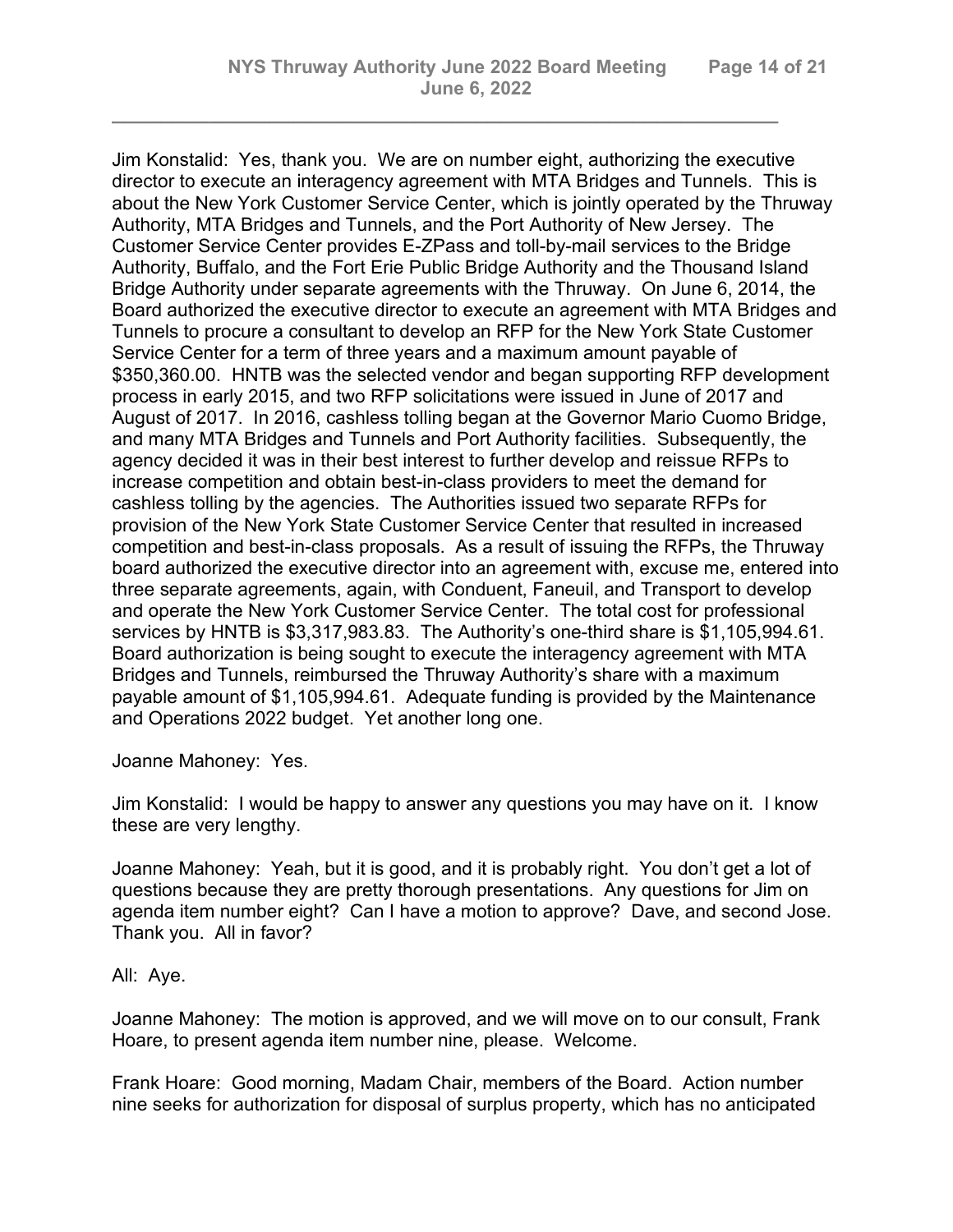future use and is not necessary for Thruway Authority corporate purposes. It is an approximately 4.8-acre road that runs into the villages of Suffern and Montebello in the Town of Ramapo, County Rockland, and based on appraised value, we would be seeking a minimum bid of \$255,000.00 at a public auction. That concludes my report, subject to your questions.

*\_\_\_\_\_\_\_\_\_\_\_\_\_\_\_\_\_\_\_\_\_\_\_\_\_\_\_\_\_\_\_\_\_\_\_\_\_\_\_\_\_\_\_\_\_\_\_\_\_\_\_\_\_\_\_*

Joanne Mahoney: I have none. Does anyone have a question about this? May I have a motion to approve?

Male: So moved.

Joanne Mahoney: And a second, I see. All in favor?

All: Aye.

Joanne Mahoney: The motion is approved. Thank you very much, Frank. Agenda item number ten, authorizing agreements with various telecommunication providers, will be presented by Josh Klemm, who is back for a second time this meeting. Welcome.

Josh Klemm: Thank you, good morning, Madam Chair and Members of the Board. This item seeks authorization for the executive director to enter into agreements with various telecommunications providers for the use of the New York State Thruway Authority's fiberoptic system. The following telecommunication providers have requested the use of the New York State Thruway Authority's fiberoptics system for their own use: Peg Vandler, FirstLight Fiber, and MCI Communications. All of the proposed contracts are renewals, and in total represent four contracts, two of which are with MCI. The assets to be leased, each are detailed in exhibits two through five, and the total fees payable by the users to the Authority are \$36,578,680.66. The breakdown of such is contained in exhibit one. At this time, I will pause for any questions.

Bob Megna: What is the term?

Josh Klemm: The are varying terms for each of the agreements, ranging from three to twenty years.

Joanne Mahoney: Any other questions for Josh? May I please have a motion to approve? Okay, thanks, Jose, and a second from Steve. All in favor?

All: Aye.

Joanne Mahoney: Aye. The motion is approved. Agenda item number eleven, Rich, is for a term agreement for a construction and inspection support service. Welcome.

Rich: Good morning. Today, I will be presenting six items to the board for approval for total of seven engineering term agreements and one request for additional funding for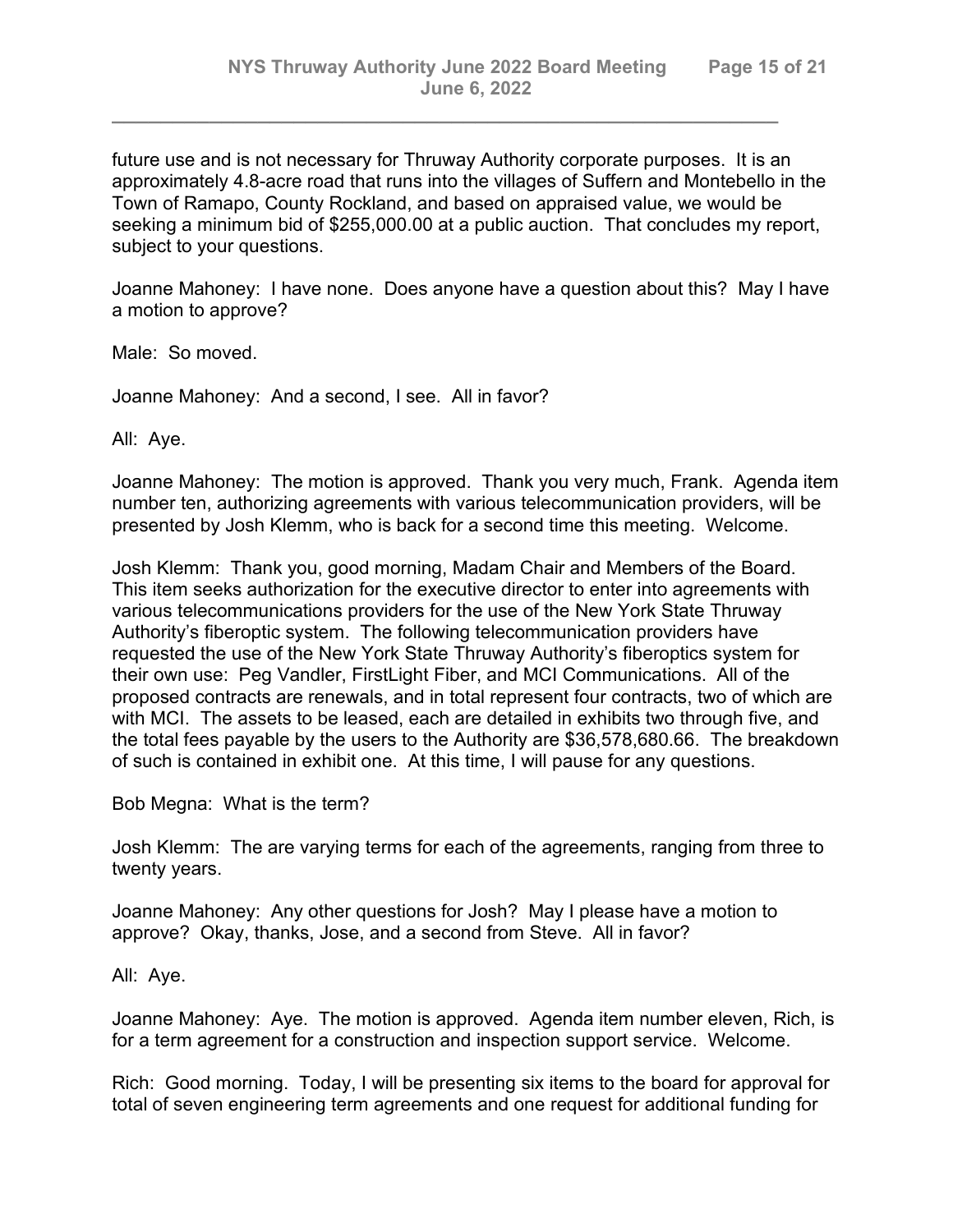an additional term. The first item for number eleven is for approval for D214876, which is a term agreement for construction inspection services in the Syracuse division with a maximum amount payable or MAP of three million dollars. It is a two-year term with a one-year option. It has the standard 30 percent MWBE goals and six percent SVDOB. Six firms submitted a letters of interest, Popli Architecture and Engineering & LS,DPC was selected. Questions?

*\_\_\_\_\_\_\_\_\_\_\_\_\_\_\_\_\_\_\_\_\_\_\_\_\_\_\_\_\_\_\_\_\_\_\_\_\_\_\_\_\_\_\_\_\_\_\_\_\_\_\_\_\_\_\_*

Joanne Mahoney: Any questions for Rich on that contract? I will make a motion to approve. Can I have a second?

Steve: Second.

Joanne Mahoney: Steve. All in favor? Aye. Any opposition? Okay, the motion is approved. Rich, thank you.

Rich: Okay, item number twelve, request approval for D214879, which is for material testing and inspection for the Albany and Syracuse fleet. It has a MAP of \$300,000.00, with a two-year term and one-year option, 30 percent MWBE, six percent SVDOB. In this case, there is only one firm that actually submitted a letter. Three other firms who have done similar work in the past we've reached out to them and contacted them. They either didn't respond. Essentially, it was a combination for them of workload, location, staffing issues, things of that sort. Kind of this particular type of expertise is rather a specialty item, and essentially, they are busy and couldn't line up all the specialty contracts. Atlantic Testing and Laboratories, Limited, was the lone consultant who had submitted, and after review, we recommended that they be selected. Atlantic Testing has performed this work before and is highly-qualified staff and would require technical expertise, and they have performed well in the past, so we are requesting that approval be given to them.

Joanne Mahoney: That is good news about their good track record. I am wondering, given that there was only one, what the price looked like compared to what you estimated it would look like.

Rich: Well, this did get reimbursed, so that the actual contract amount, \$300,000.00 will be the same. Essentially, when we have assigned it for, and then we will send them to a particular location to take a sample as necessary and we will reimburse them.

Joanne Mahoney: Are their rates what you would expect?

Rich: Yes. They are within historical that we've been targeting. We haven't seen any escalation.

Joanne Mahoney: Yes, that is kind of my question. If you only have one, are we seeing escalation? Any questions for Rich on agenda item number 12? Alright, can I please have a motion to approve? Thank you. And a second, I see, thank you. All in favor?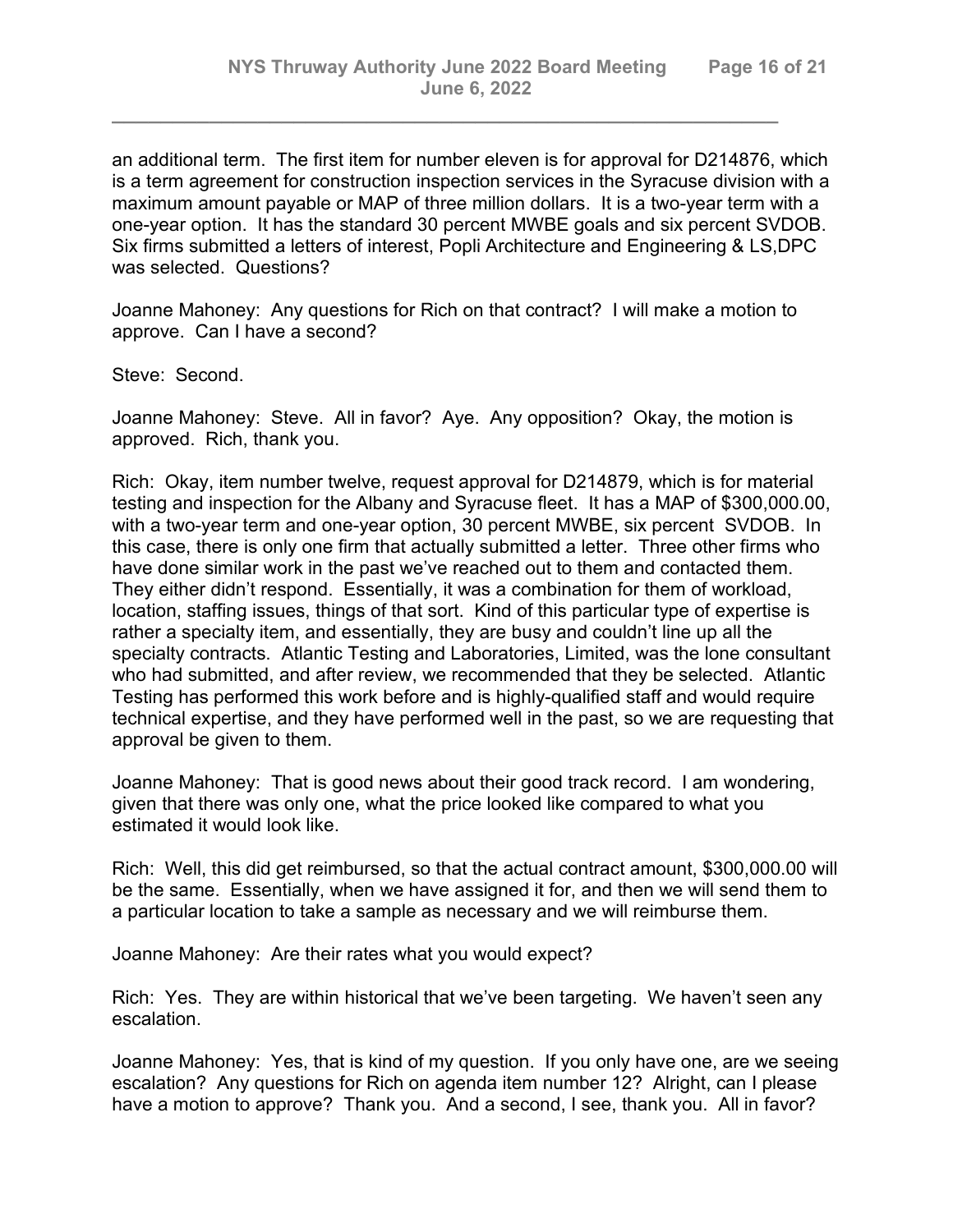All: Aye.

Joanne Mahoney: Aye. Seeing no opposition, the motion is approved, and Rich is back up for agenda item number 13.

*\_\_\_\_\_\_\_\_\_\_\_\_\_\_\_\_\_\_\_\_\_\_\_\_\_\_\_\_\_\_\_\_\_\_\_\_\_\_\_\_\_\_\_\_\_\_\_\_\_\_\_\_\_\_\_*

Rich: Item number 13 request to Authorize D214877 and D214878, Testing and Inspection of Structural Steel Statewide, Regional, and National. Both MAPs are 1.5 million dollars. Both of these contracts are for three years with a one-year option. Both, again, have a 30 percent and six percent goals. D214877 had five firms submit letters of interest. Bureau of Veritas North America is the selected firm. D214878 had four firms that are HRV Associates, Incorporated is the selected firm. Any questions?

Joanne Mahoney: Any questions on number 13? Can I have a motion to approve? Bob, thank you. A second?

Male: Second.

Joanne Mahoney: Okay, thank you. All in favor?

All: Aye.

Joanne Mahoney: Aye. Any opposition? No, alright, the motion is approved. Rich, 14, please.

Rich: Okay. Item 14 is a request to authorize term limits for D214880 and D214881. Both are for Land Surveying and Right-of-Way Maps and Services. D214880 is for the New York and Albany area. D214881 is for Syracuse and Buffalo. Both have an MAPs of \$900,000.00. Again, 30 percent and 6 percent goal. Both are for four-year terms with a one-year option. D214880 received twelve letters of interest. Naik Consulting Group, PC is the firm we selected. D214881 received ten letters. Fisher Associates, P.E., L.S., L.A., DPC Associates was the selected firm. Any questions related to the survey services?

Joanne Mahoney: Any questions to the surveying services contracts? May I please have a motion to approve? Thanks, Bob. And a second? Did we lose Jose? Oh, okay. He disappeared on us. I see his name is back. Okay, thank you. I saw a motion and a second. All in favor?

All: Aye.

Joanne Mahoney: Aye. Is there any opposition? Hearing none, the motion is approved. And, we will go onto agenda item number 15, please, for environmental services.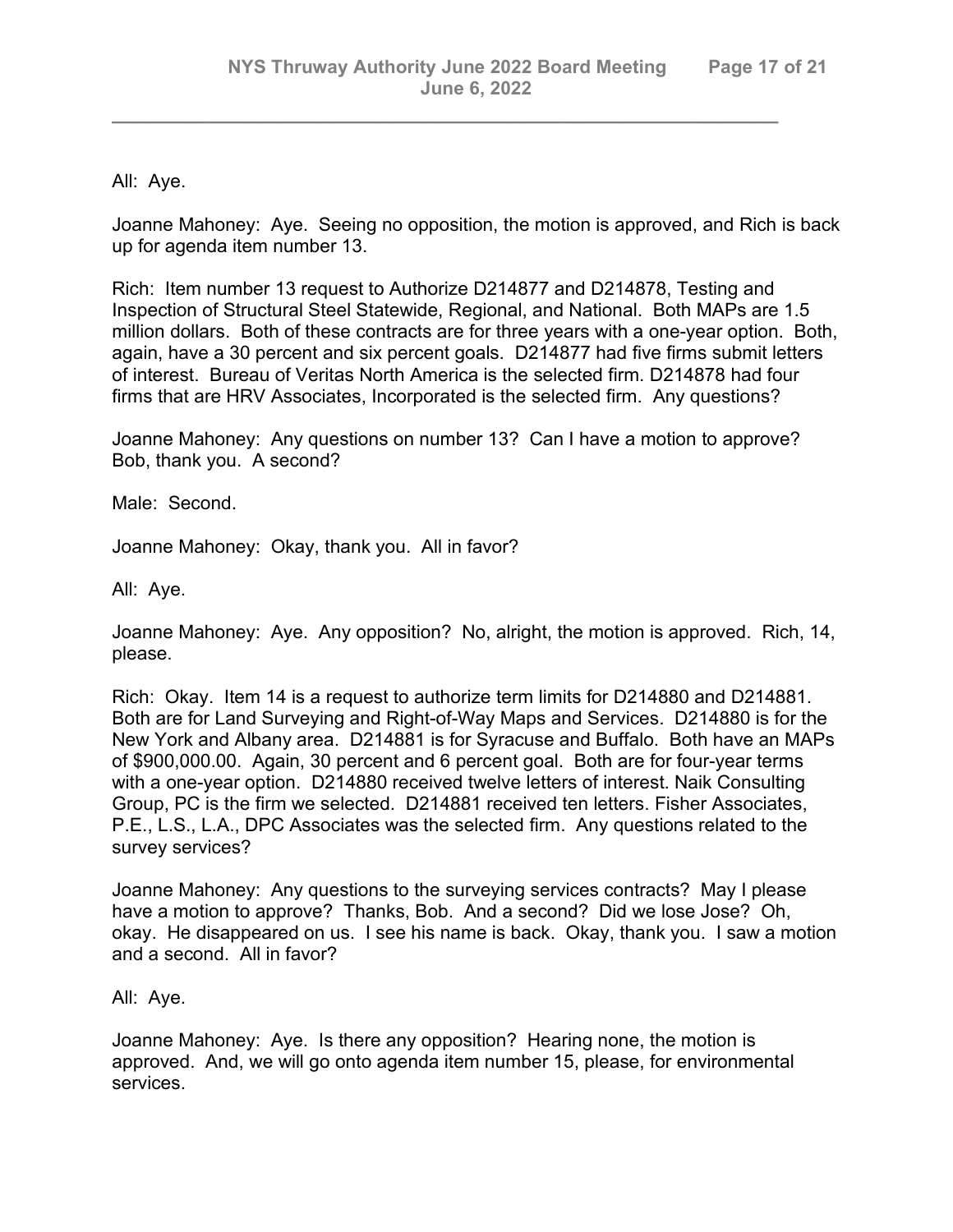Rich: Okay. Item 15 is for the approval of D214882, which is a Statewide Environmental Services Term Agreement. It has an MAP of 1.5 million dollars, 30 percent MWBE goal, six percent SDVOB with a term of three years with a one-year option. In this case, there were 16 firms that submitted letters of interest. EnTech Engineering PC was selected.

*\_\_\_\_\_\_\_\_\_\_\_\_\_\_\_\_\_\_\_\_\_\_\_\_\_\_\_\_\_\_\_\_\_\_\_\_\_\_\_\_\_\_\_\_\_\_\_\_\_\_\_\_\_\_\_*

Joanne Mahoney: Any questions on the environmental services contract? May I please have a motion to approve?

Bob Megna: So moved.

Joanne Mahoney: Bob and Steve, thank you. All in favor?

All: Aye.

Joanne Mahoney: Is there any opposition? Hearing none, the motion is approved, and then, Rich, your last one is authorizing additional funding for D214341, please?

Rich: Okay. Item sixteen, Request Approval to Execute Supplemental Agreement number three, the Engineering Agreement D214341. D214341 was approved by the Board in October of 2014 for design, construction, and inspection support services statewide. Jacobs Center Consultant, Incorporated over the years and number of assignments most recently, they completed a complicated bridge replacement design, which is scheduled to be let this summer. However, our staff has determined that the complicated nature of the construction, and the numerous stakeholders involved, it would be prudent for them to be retained to perform the necessary construction for that. Thus we are also requesting to supplement this contract with an additional \$200,000.00, bringing the total contract value to three million dollars. Questions on this item?

Joanne Mahoney: I am not hearing any questions. Can I please have a motion to approve? Thank you, Bob. And a second? Steve. All in favor?

All: Aye.

Joanne Mahoney: Aye. Is there any opposition? Hearing none, the motion is approved. Thank you very much, Rich, for all of those, and we will move onto a report on procurement contracts and other agreements up to \$300,000.00 executed by the executive director between January and March, and Andy Trombley is going to make this report, I believe, and there isn't a motion necessary, but if you have any questions, we will ask them after Andy's report. Andy?

Tanya: Matt Trapasso actually is going to do the report.

Joanne Mahoney: Oh, okay.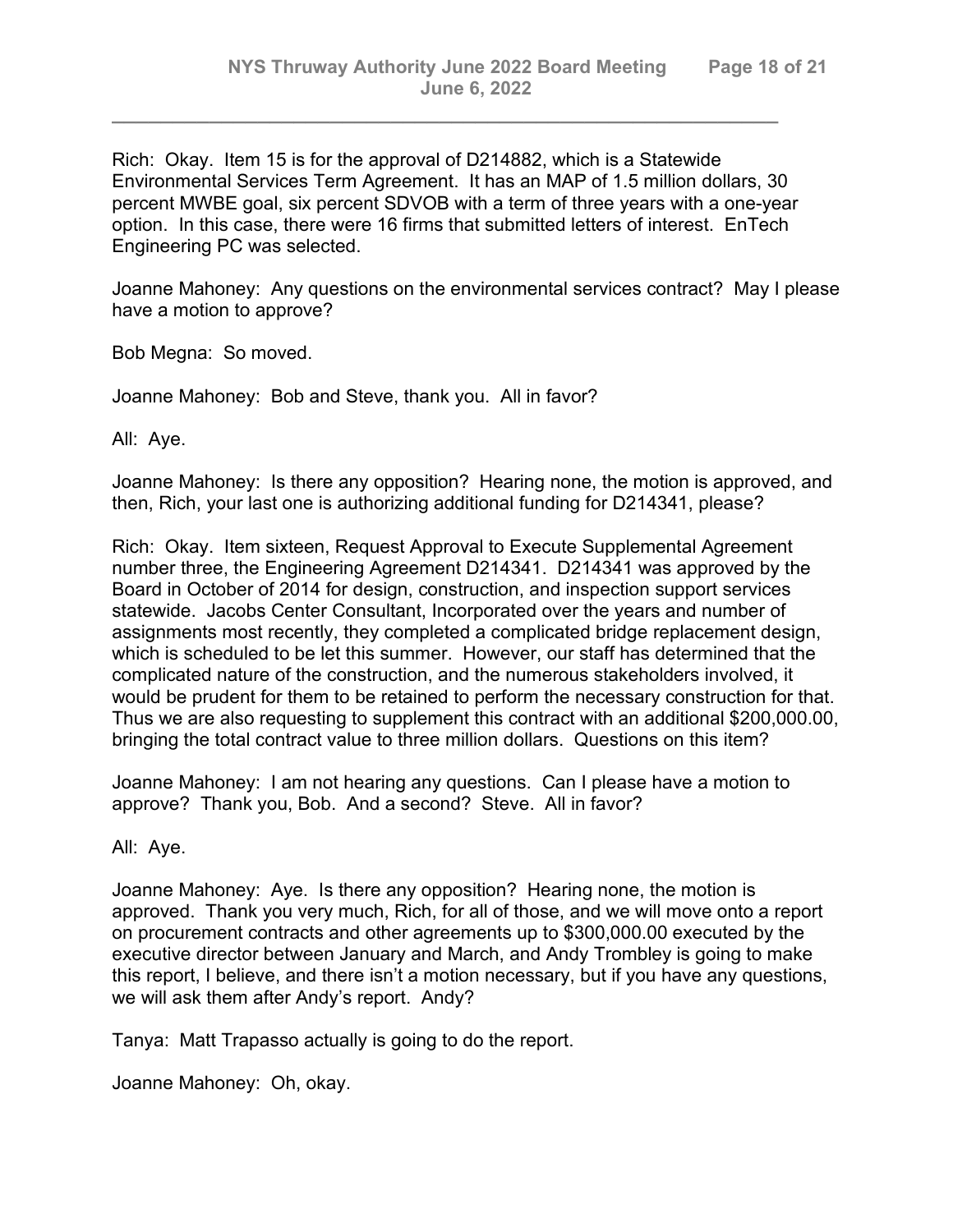Tanya: Sorry about that. Matt will be doing report Andy is out of the office today. Matt?

*\_\_\_\_\_\_\_\_\_\_\_\_\_\_\_\_\_\_\_\_\_\_\_\_\_\_\_\_\_\_\_\_\_\_\_\_\_\_\_\_\_\_\_\_\_\_\_\_\_\_\_\_\_\_\_*

Matt Trapasso: Thank you. Due to Andy having to be out of the office today unexpectedly, I am going to fill in for that, so thanks.

Joanne Mahoney: Tell Andy that I am taking it personally, but you are very welcome, Matt. You are very welcome.

Matt Trapasso: So, before I actually get right into the quarterly procurement report, the Director asked for an update to the Board on the Office of Compliance's efforts to provide meaningful opportunities for MWBE and SVOD businesses to participate in the service area modernization project. I just want to let the Board know that the team posted four outreach events at each division headquarter offices over the past two months, and in doing so, provided an opportunity for over 40 certified firms to meet directly with the project team. And thanks to the efforts of our Chief Compliance Officer, Elonda Mackey, her staff, the teams in all the divisions, and the support of Director Driscoll, the events attracted a great turnout for the MWBE community, so we are pretty proud of that effort.

Joanne Mahoney: Matt, I have a quick question on that, and thank you very much for that report. I am very happy to hear of that work. Are we in the business of helping firms through the state certification process if they qualify? You know, you said we had the opportunity to meet with some state-certified companies, but does our procurement office help businesses that are trying to get certified?

Matt Trapasso: So, my understanding is that they do. I mean, I think we do a lot of outreach to firms to help them through that process, which can be cumbersome for them to go through that process, but yes, we want to make sure that those firms are on the official ESD certified list. So, we will definitely help folks get there.

Joanne Mahoney: Excellent. And I will just say that in my experience, there have been some businesses that have resisted going through the certification process, you know, for their own reasons, but I have tried to make the case that with the requirements we have, it is, you know, a 30 percent participation rate, that we really need these firms to take that step of going through the process, and so, it is in our interest also, I want to be helpful to those firms that qualify to try to make the process a little bit easier. So, thank you.

Director Driscoll: Can I just add to that because what Matt just spoke about, the outreach sessions we had, that is going to be a going forward thing for us on an annual basis, so that, you know, we are going to, you know, we have been held up by COVID like everybody, but now that things seem to be leveling off, we will be doing different types of outreaches in some of the major urban areas across the state, certainly in Buffalo, which is a big Thruway town, and our hometown, and elsewhere. We will see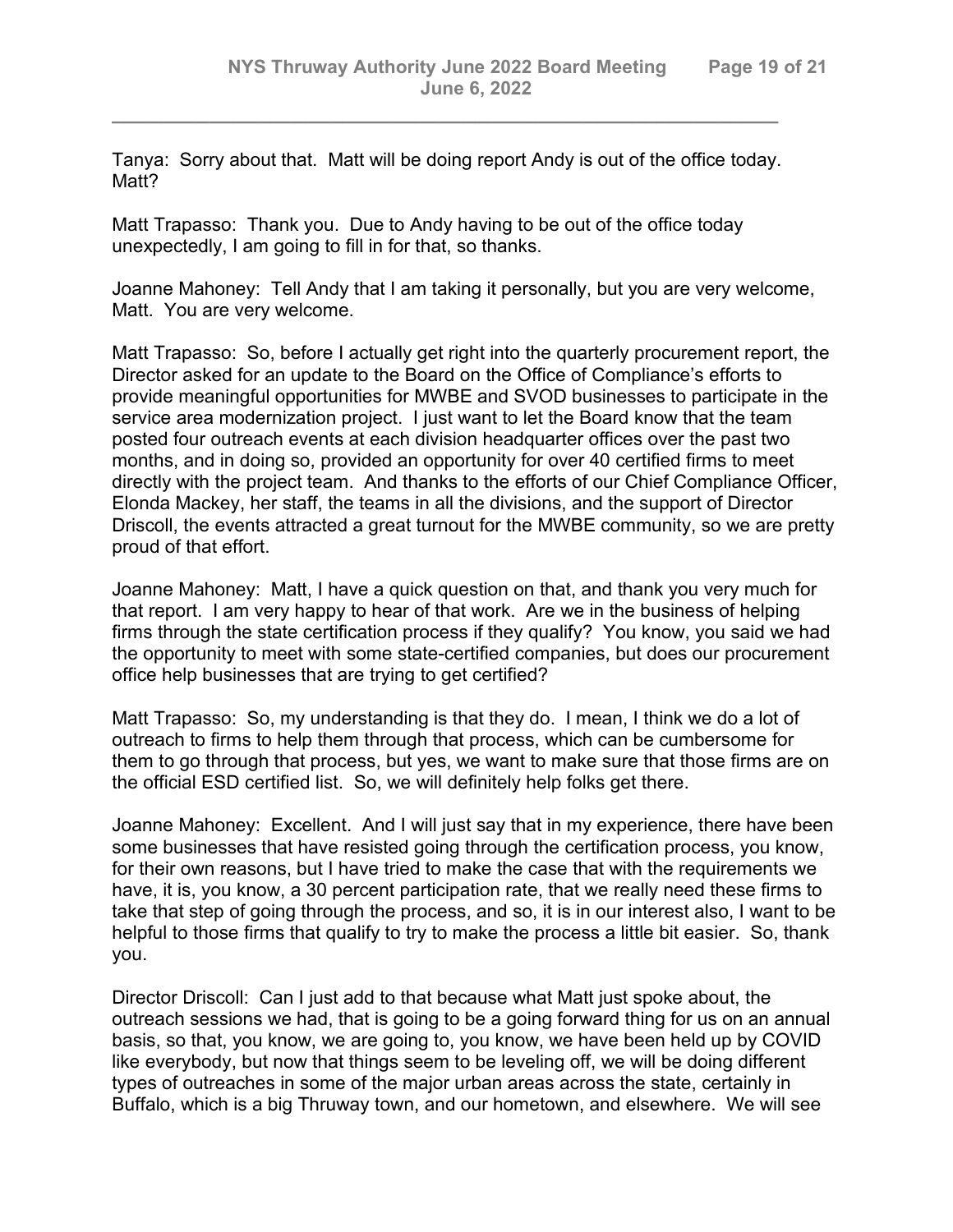more outreach, more development, trying to create this pipeline of opportunity for people, and at the end of the day, even if we are assisting people through the ESD process, then that is a win too, so that will be an effort that we continue.

*\_\_\_\_\_\_\_\_\_\_\_\_\_\_\_\_\_\_\_\_\_\_\_\_\_\_\_\_\_\_\_\_\_\_\_\_\_\_\_\_\_\_\_\_\_\_\_\_\_\_\_\_\_\_\_*

Joanne Mahoney: Thanks, Matt. Alright, so the procurement report.

Matt Trapasso: Yes, so I will present the attached report on procurement contracts and other agreements up to \$300,000.00 executed by the executive director during the period of January 1, 2022, through March 31, 2022. So, in the attached exhibit one, there were three professional services contracts executed in the first quarter. One was where the Authority piggybacked off of an existing Onondaga County contract. One was a renewal of an existing contract, and the final agreement was executed to process payment for GPS services for our fleet vehicles. If there are any questions, I would be happy to answer them.

Joanne Mahoney: Do you have any questions on the procurement report? Alright, again, we don't need a motion on that report, but thank you very much, Matt. And agenda item number 18. Are you going to handle that, Executive Director Driscoll?

Director Driscoll: Yes, I will. Thank you. Being that our next board meeting isn't until September, this is a bit of a placeholder, actually, but I am seeking authorization from the board to approve a potential 2022 executive authorization on salary increases in advance of our next board meeting, which is in September. So, this is pretty much a placeholder in the event that the executive authorizes an MC increase.

Joanne Mahoney: Okay, any questions? I will make a motion to approve. Can I have a second, Bob. All in favor?

All: Aye.

Joanne Mahoney: Aye. Any opposition? Okay, the motion is approved. Thank you very much for that, Matt, and I think that concludes the action agenda. We will have a public comment period for general Thruway Authority matters, and I understand, Matt, that we have at least one that has sent in comments for us. Let me guess if whether his first name is Murray.

Matt Trapasso: Yes, it is.

Joanne Mahoney: Good guess.

Matt Trapasso: So, I will read Murray's comments verbatim as submitted early this morning. Okay. "The road markings the Thruway uses are illegal in many places. There is documentation in Thruway files. Why should anyone follow the law if the Thruway does not? It is required by the MUTCD that every Thruway police officer wear a reflective garment when out of their vehicle on the Thruway. No Thruway police